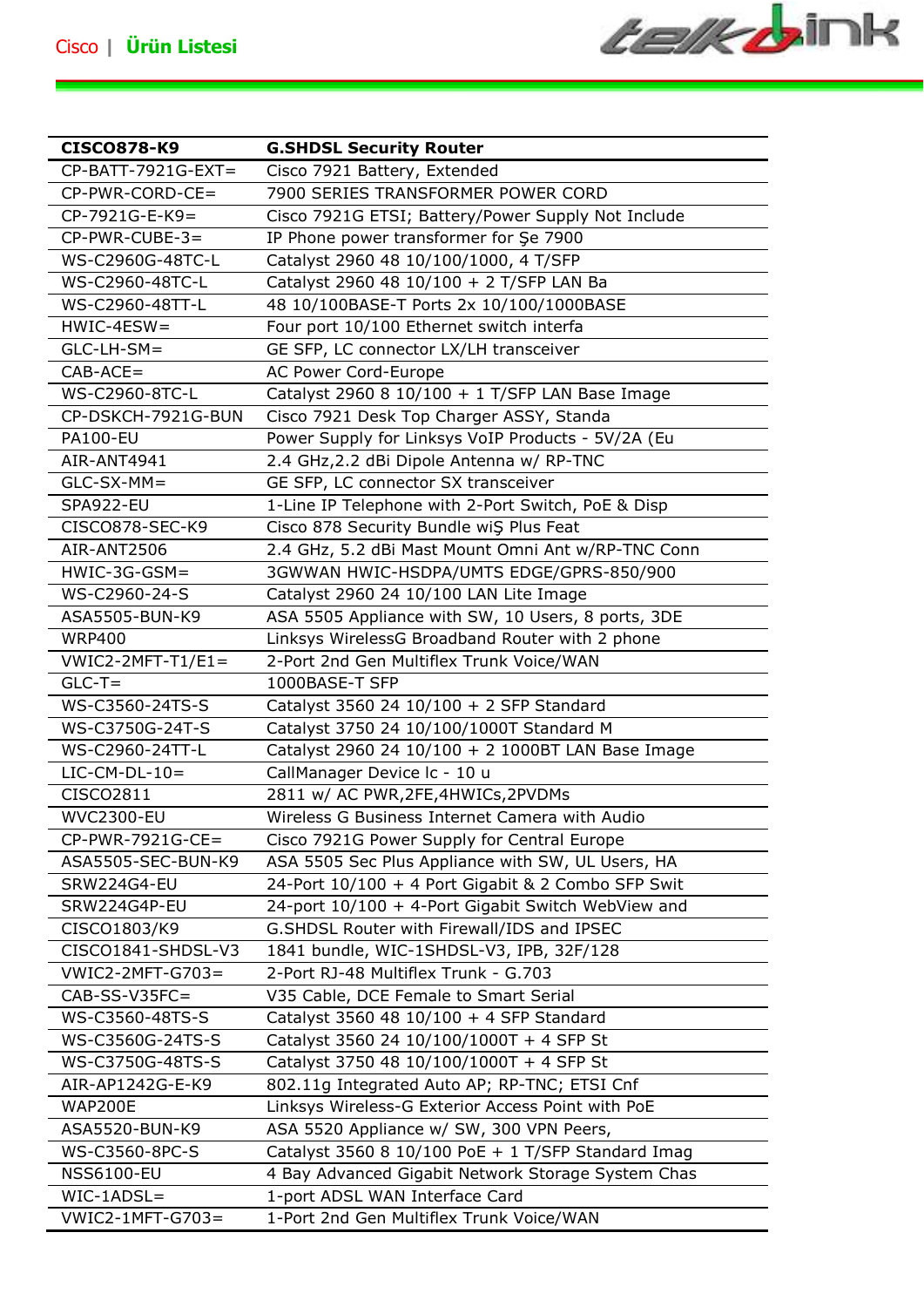| <b>SRW208-EU</b>     | 8-Port 10/100 Ethernet Switch with WebView         |
|----------------------|----------------------------------------------------|
| PAP2T-EU             | Phone Adapter with 2 Ports for Voice-over-IP (Euro |
| $CAB-INF-28G-5=$     | 5m cable for 10GBase-CX4 module                    |
| WS-C2960-48TC-S      | Catalyst 2960 48 10/100 + 2 T/SFP LAN Lite Image   |
| <b>NSS4100-EU</b>    | 4 Bay Gigabit Network Storage System Chassis With  |
| CISCO1811/K9         | Dual Ethernet Security Router wiŞ V.92             |
| WS-C3750G-12S-S      | Catalyst 3750 12 SFP Standard Multilayer           |
| WS-C2960G-8TC-L      | Catalyst 2960 7 10/100/1000 + 1 T/SFP LAN Base     |
| ASA5510-SEC-BUN-K9   | ASA 5510 Security Plus Appl with SW, HA, 2GE+3FE,  |
| ASA5505-50-BUN-K9    | ASA 5505 Appliance with SW, 50 Users, 8 ports, 3DE |
| <b>SRW2024-EU</b>    | 24-Port 10/100/1000 Gigabit Switch with WebView    |
| <b>SFE2000</b>       | 24-port 10/ 100 Ethernet Switch                    |
| WS-C3750G-24TS-S1U   | Catalyst 3750 24 10/100/1000 + 4 SFP Std Multilaye |
| WS-C3560G-48PS-S     | Catalyst 3560 48 10/100/1000T PoE + 4 SF           |
| WS-C2960-24TC-L      | 24x 10/100 BASE-T Ports 2x 10/100/1000 B           |
| WS-C3750-24PS-S      | Catalyst 3750 24 10/100 PoE + 2 SFP Stan           |
| WS-C3750-24TS-S      | Catalyst 3750 24 10/100 + 2 SFP Standard           |
| <b>NSS6000-EU</b>    | 4 Bay Advanced Gigabit Network Storage System Chas |
| CISCO2811-V/K9       | 2811 Router Bundle, PVDM2-16, SP Serv, 64F/2       |
| SPA9000              | IP Communication System (Europe)                   |
| WS-C3560E-24TD-S     | Catalyst 3560E 24 10/100/1000+2*10GE(X2),265W,IPB  |
| $WIC-1T=$            | 1 Port Serial Wan Interface                        |
| ASA5505-UL-BUN-K9    | ASA 5505 Appliance with SW, UL Users, 8 ports, 3DE |
| C2801-SHDSL-V3/K9    | 2801 bundle, WIC-1SHDSL-V3,SP Svcs, 64F/           |
| CISCO3845            | 3845 w/AC PWR,2GE,1SFP,4NME,4HWIC, IP Ba           |
| CISCO1841            | Modular Router w/2xFE, 2 WAN slots, 32 F           |
| CISCO877-K9          | <b>ADSL Security Router</b>                        |
| CISCO877W-G-E-K9     | <b>ADSL Security Router</b>                        |
| $CAB-AC-2800W-EU=$   | Europe Power Cord                                  |
| PWR-2811-AC=         | Cisco 2811 AC power supply                         |
| PWR-3845-AC/2        | Cisco3845 redundant AC power supply                |
| $CP-7941G=$          | Cisco IP Phone 7941,                               |
| C2801-2SHDSL/K9      | 2801 2-pair G.SHDSL bundle, HWIC-2SHDSL,, SP Svcs, |
| <b>SRW2024P-EU</b>   | Linksys 24 port 10/100/1000 Gigabit Switch         |
| CISCO2911/K9         | Cisco 2911 w/3 GE,4 EHWIC,2 DSP,1 SM,256MB CF,512M |
| <b>SRW2048-EU</b>    | 48-Port 10/100/1000 Gigabit Switch with WebView    |
| ASA5510-SSL100-K9    | ASA 5510 VPN Edition w/ 100 SSL User License, 3DES |
| C2821-VSEC-CCME/K9   | 2821 VSEC Bundle w/PVDM2-32,FL-CCME-50,Adv IP Serv |
| $CAB-ATM-DS3/E3=$    | ATM Cable, DS-3 and E3, 10                         |
| $PIX-4FE-66=$        | PIX 66-MHz four-port 10/100 Fast ESerne            |
| $CP-7911G=$          | Cisco IP Phone 7911G                               |
| SPA3102-EU           | Single Port Router with 1 Phone Port and 1 FXO Por |
| SPA2102-EU           | Single Port Router with 2 Phone Ports (Europe)     |
| $MEM-RSP720-CF512M=$ | C7600 RSP720 Compact Flash memory                  |
| $CAB-X21MT=$         | X21 Cable DTE Male 10 Feet                         |
| $VWIC-2MFT-E1=$      | 2-Port RJ-48 Multiflex Trunk - E1                  |
| XCISCO2811-V/K9      | 2811 Router Bundle, PVDM2-16, SP Serv, 64F/2       |
| WS-C6506E-S32-10GE   | Catalyst 6506 Chassis                              |
| SR224G-EU            | Linksys 24 10/100+1 Giga + 1 minigiga              |
| SPA942-EU            | 2- or 4-Line IP Telephone with 2-Port Ethernet Swi |
| SPA941-EU            | IP Phone                                           |
| SPA400-EU            | Internet Telephony Gateway with 4 FXO Ports (Europ |
| SD2008-EU            | 8-Port 10/100/1000 Gigabit Switch                  |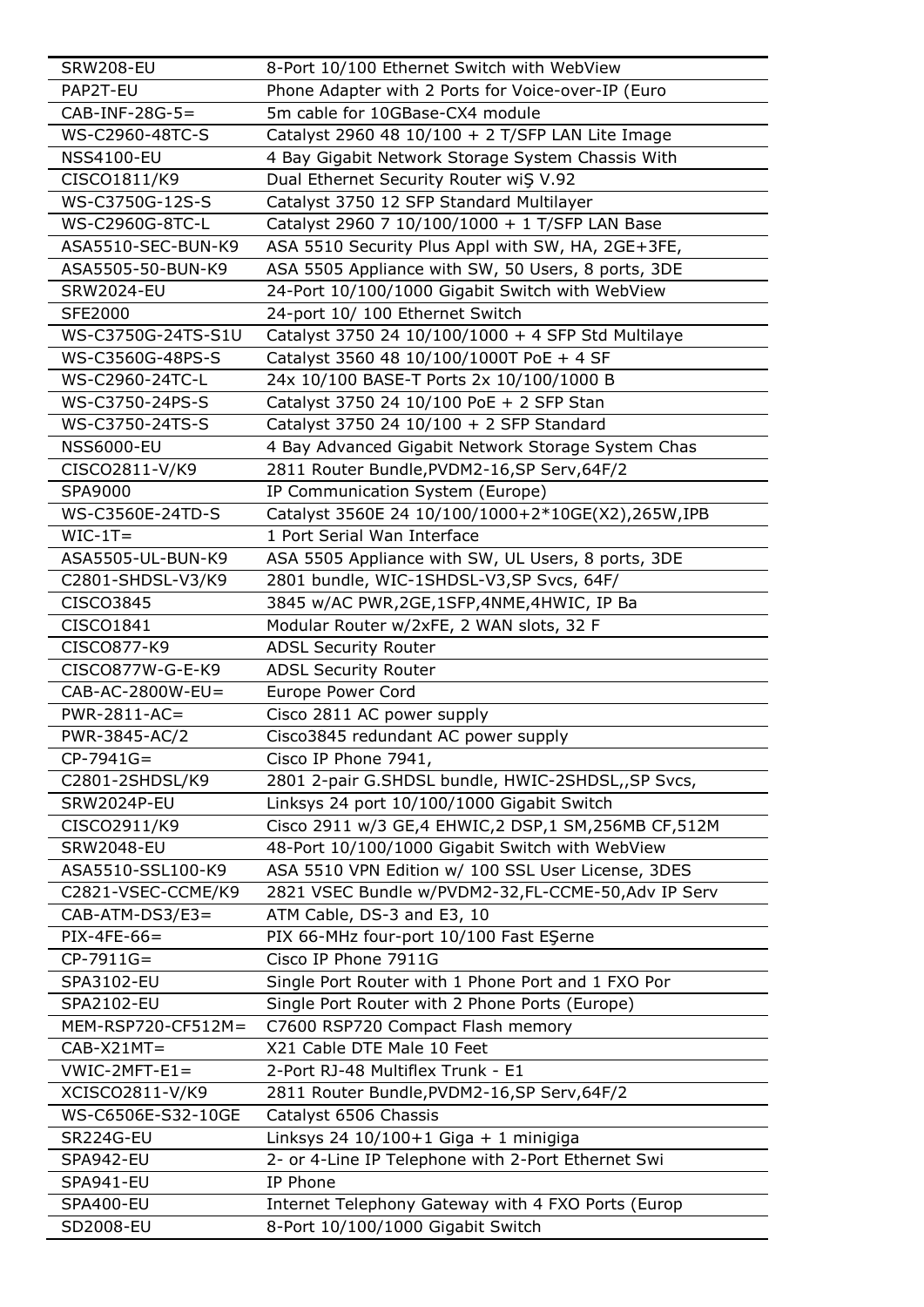| WS-C3750-24PS-E     | Catalyst 3750 24 10/100 PoE + 2 SFP + IPS Image          |
|---------------------|----------------------------------------------------------|
| $SW$ -CCME-UL-7975= | Communications Manager Express Lc For One 797            |
| ASA5510-SSL50-K9    | ASA 5510 VPN Edition w/ 50 SSL User License, 3DES/       |
| <b>PWR-RPS2300</b>  | Spare RPS 2300 Chassis w/ Blower, PS blank, No Pow       |
| C3K-PWR-750WAC      | Catalyst 3750-E/3560-E/RPS 2300 750WAC power suppl       |
| $NM-2FE2W-V2=$      | 2 port 10/100 Ethernet wiŞ 2 WAN Card S                  |
| CISCO871W-G-E-K9    | Dual E Security Router with 802.11g ETSI Compliant       |
| $SW-IPCOMM-E1=$     | Cisco IP Communicator - Communications C                 |
| WS-C3750E-24TD-E    | Catalyst 3750 24 1000BaseFX + 2 10ge                     |
| WS-C3560E-48PD-S    | Catalyst 3560E 48 10/100/1000 PoE+2*10GEX2,750W          |
| WS-C2960-24LT-L     | Catalyst2960 24 10/100 (8 PoE)+ 2 1000BT LAN Base        |
| $WCS$ -APBASE-50=   | Spare: WCS-Standard-K9 50 APs. License Only.             |
| $CP-7942G=$         | Cisco Unified IP Phone 7942, spare                       |
| $WS - G5484 =$      | 1000Base-Sx                                              |
| WS-C2960-24PC-L     | Catalyst 2960 24 10/100 PoE + 2 T/SFP LAN Base I         |
| $WIC-2A/S=$         | 2 Async/Sync Serial Wan Interface Card                   |
| $WIC-2T=$           | 2 Port Smart Serial Card                                 |
| $WIC-1B-S/T-V3=$    | 1-Port ISDN WAN Interface Card (dial and leased li       |
| $CP-7970G=$         | Cisco IP Phone 7970G, Global                             |
| VWIC2-1MFT-T1/E1    | 1-Port 2nd Gen Multiflex Card                            |
| PWR-3845-AC-IP      | Cisco 3845 AC-IP factory upgrade option power sup        |
| CISCO3845-AC-IP     | 3845 w/AC+POE,2GE,1SFP, 4 NME, 4HWIC, IP Base,64F/       |
| PWR-C49-300AC/2     | Catalyst 4948 300-Watt AC Power Supply                   |
| $VWIC-2MFT-G703=$   | 2-Port RJ-48 Multiflex Trunk - G.703                     |
| S184AISK9-12403     | Cisco 1841 IOS ADVANCED IP SECURITY                      |
| $CISCO7204VXR =$    | 7204VXR, 4-slot chassis, 1 AC Supply, Sp                 |
| $UCSS-MPE-V-1-10=$  | UCSS for CCX STD for Three Year - 10 users               |
| $UCSS-MPE-W-1-10=$  | UCSS MeetingPlace Express Web 1Yr-10 Concurrent Us       |
| $UCSS-CCX-E-1-1=$   | UCSS for CCX ENH for One Year - 1 users                  |
| UCSS-UCM-1-1K       | UCSS for UCM for One Year - 1,000 users                  |
| UCSS-UCM            | Top level SKU, Unified CallManager Software Subscr       |
| ASA5540-AIP40-K9    | ASA 5540 Appliance w/ AIP-SSM-40, SW, HA, 4GE+1FE,       |
| ASA5505-SW-50-UL=   | ASA 5505 50-to-Unlimited User upgrade software lic       |
| $PA-MC-8TE1+=$      | 8 port multich T1/E1 module                              |
| NM-16ESW-1GIG       | 1 16 port 10/100 EtherSwitch NM + 1 Gig Port             |
| ASA5500-SSL-25      | ASA 5500 SSL VPN 25 User License                         |
| WCS-APLOC-100       | Option Of WCS-Standard-K9 100 APs Location. Licens       |
| $WIC-4ESW =$        | 4-port Ethernet Switch WIC                               |
| PWR-C49-300AC=      | Catalyst 4948 300-Watt AC Power Supply                   |
| $CP$ -DSKCH-7921G=  | Cisco 7921 Desk Top Charger ASSY                         |
| $NN-2W=$            | 2 Wan Card Slot Network Module                           |
| $EM-HDA-4FXO=$      | 4-port voice/fax expansion module - FXO                  |
| C2811-VSEC/K9       | 2811 Voice Security Bundle PVDM2-16                      |
| $GLC-LX-SM-RGD =$   | 1000Mbps Single Mode Rugged SFP                          |
| $WS$ -C6506-E-FAN=  | Catalyst 6506-E Chassis Fan Tray                         |
| PWR-2821-51-AC-IP=  | Cisco 2821/51 AC/IP power supply                         |
| $CAB-SS-V35MC=$     | V.35 Cable, DCE Male to Smart Serial, 10 Feet            |
| CISCO2811-AC-IP     | 2811 w/ AC+POE, 2FE, 4HWICs, 2PVDMs, 1NME, 2AIMS, IP BAS |
| <b>WS-C4510R-E</b>  | Cat4500 E-Series 10-Slot Chassis, fan, no ps, Red S      |
| WS-C4948-10GE-S     | Catalyst 4948, IPB s/w, 48*10/100/1000+2*10GE(X2),       |
| ASR1000-SIP10       | Cisco ASR1000 SPA Interface Processor 10                 |
| ASR1006-10G-SHA/K9  | ASR1006 Sec+HA Bundle w/ 2xESP-10G,2xRP1,SIP10,AES       |
| CISCO1841-ADSL2     | 1841 bundle, HWIC-1ADSL, IP BB, 32F/128D                 |
|                     |                                                          |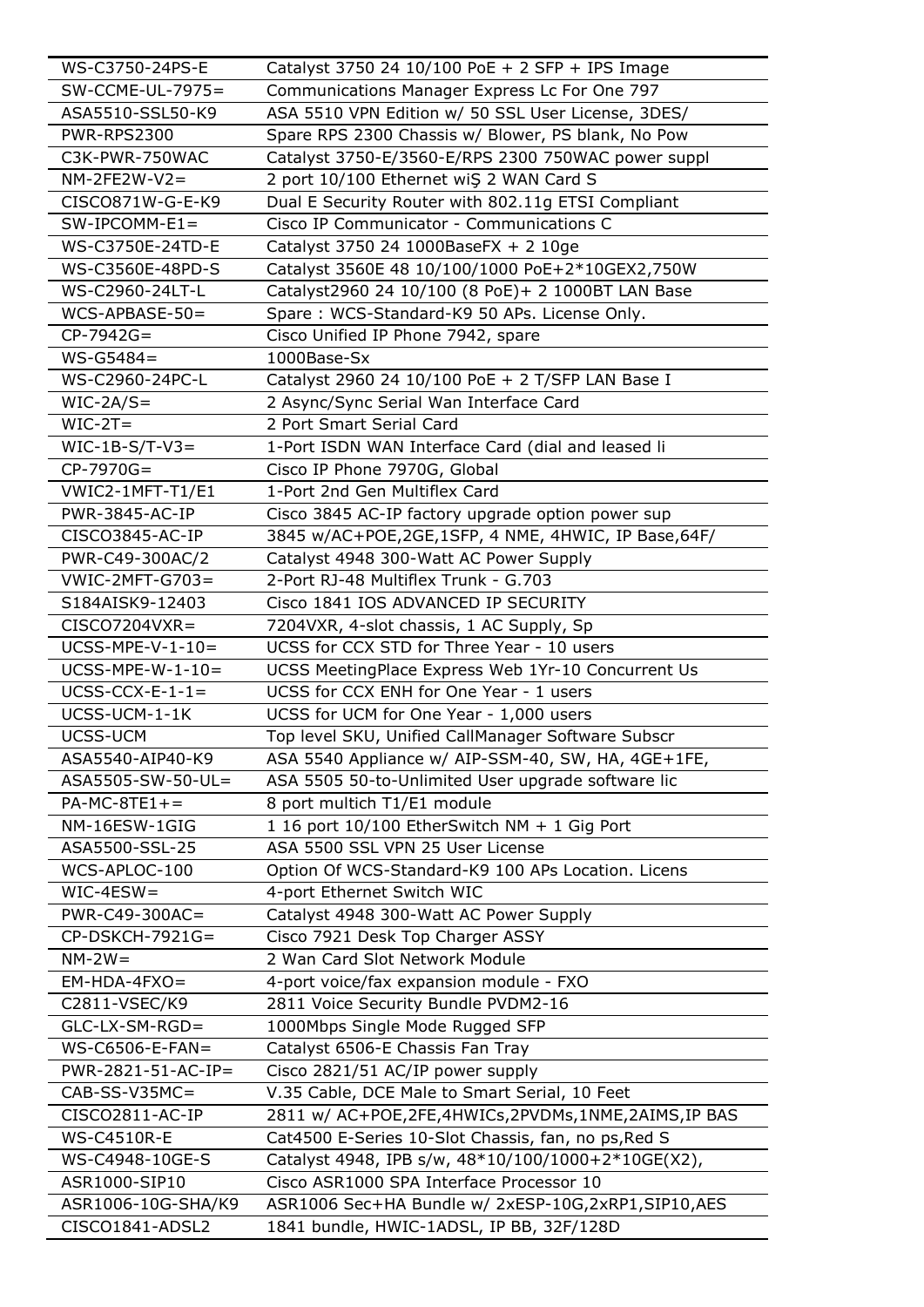| CISCO2811-ADSL2/K9   | 2811 bundle, HWIC-1ADSL, SP Svcs, 64FL/256DR       |
|----------------------|----------------------------------------------------|
| CISCO2851-HSEC/K9    | 2851 Bundle w/AIM-VPN/SSL-2,Adv. IP Serv,10 SSL li |
| ASA5510-SEC-PL=      | ASA 5510 Appliance w/AIP-SSM, SW                   |
| ASA5500-SSL-50=      | ASA 5500 SSL VPN 50 User License                   |
| $CAB-CEE77-C15-EU=$  | CEE 7/7 to IEC-C15 8ft Europe                      |
| WS-C2960-48TT-S      | Catalyst 2960 48 10/100 + 2 1000BT LAN Lite Image  |
| SFP-GE-L             | 1000BASE-LX/LH SFP (DOM)                           |
| $NM-1A-T3/E3=$       | 1-Port E3 ATM Network Module                       |
| $NM-1A-OC3-POM=$     | ATM OC3 module with single POM (SFP) slot          |
| $CAB-CEE77-C19-EU=$  | CEE 7/7 to IEC-C15 8ft Europe                      |
| $AIN-VPN/SSL-3=$     | DES/3DES/AES/SSL VPN Encryption/Compression        |
| WS-C3560E-24TD-E     | Catalyst 3560E 24 10/100/1000+2*10GE(X2),265W,IPS  |
| $CP-7965G=$          | Cisco Unified IP Phone 7965, Gig Ethernet, Color,  |
| $ASA-SSM-AIP-20-K9=$ | ASA 5500 AIP Security Services Module-20           |
| ASA5520-AIP40-K9     | ASA 5520 Appliance w/ AIP-SSM-40, SW, HA, 4GE+1FE, |
| <b>SRW2008P-EU</b>   | 8-port 10/100/1000 Gigabit Switch with WebView and |
| MFEFX1               | 100 Base-FX Mini-GBIC SFP Transceiver              |
| $MEM-NPE-G2-2GB=$    | T7200 Series NPE-G2 2GB Memory, Spare              |
| <b>SPA921-EU</b>     | 1-Line IP Telephone with 1-Port Ethernet, Display  |
| SFE1000P-EU          | 8-port 10/100 Ethernet Switch with PoE             |
| WS-C3750G-48TS-E     | Catalyst 3750 48 10/100/1000T + 4 SFP + IPS Image  |
| CISCO857-K9          | ADSL SOHO Security Router                          |
| CAB-STACK-3M-NH=     | Cisco StackWise 3M Non-Halogen Lead Free Stacking  |
| WVC210-G5            | Wireless-G PTZ Internet Camera with 2-Way Audio    |
| $VIC2-2E/M=$         | Two-port Voice Interface Card - EandM              |
| WAE-7341-K9          | Wide Area Application Engine 7341 12GB RAM, HDD In |
| ASA-CSC20-PLUS=      | ASA 5500 CSC SSM20 Plus Lic. (Spam/URL/P           |
| $NPE-G1=$            | 7200 Network Processing Engine wiS 3 GE            |
| CISCO2821-WAE/K9     | 2821 Security Bundle, Adv Security, 64F/25         |
| CISCO1841-2SHDSL     | 1841 2-pair G.SHDSL bundle, HWIC-2SHDSL, IP Base,  |
| SRW208MP-EU          | 8-port 10/100 Ethernet Switch WebView, Maximum Pow |
| PWR-C45-2800ACV      | Catalyst 4500 2800W AC Power Supply wiS            |
| <b>SRW248G4-EU</b>   | Linksys 48 10/100+4 Gig Web View managab           |
| WS-C3750G-24PS-E     | Catalyst 3750 24 10/100/1000T PoE + 4 SFP + IPS Im |
| $CP-7962G=$          | Cisco Unified IP Phone 7962, spare                 |
| $CP-7916=$           | 7916 IP Phone Color Expansion Module               |
| CAB-STACK-1M-NH=     | Cisco StackWise 1M Non-Halogen Lead Free Stacking  |
| <b>SRW208G-EU</b>    | 8-port 10/100 Ethernet Switch with WebView & Expan |
| CISCO2821-AC-IP      | 2821 w/ AC PWR, 2GE, 4HWICs, 3PVDM, 1NME-X, 2      |
| ASA-CSC10-250P-1Y    | ASA 5500 CSC-SSM-10 250-User Plus Lic. Only Renewa |
| ASA-CSC10-50U-2Y     | ASA 5500 CSC-SSM-10 50-User License Only Renewal   |
| AIM-ATM              | High Performance ATM Advanced Integratio           |
| $HWIC-1FE=$          | 1-port 10/100 Routed Port HWIC                     |
| $PVDM2-16=$          | 16-Channel Packet Voice/Fax DSP Module             |
| CP-7906G             | Cisco IP Phone 7906G                               |
| C1861-SRST-F/K9      | 1861,8-user SRST or CME,4FXS,4FXO, 8xPOE, SP Svcs, |
| <b>WAP2000</b>       | Wireless-G Access Point with Power Over Ethernet   |
| <b>SRW2008P</b>      | Linksys 8 port 10/100/1000 SWITCH                  |
| SPA8000-G5           | 8-Port IP Telephony Gateway                        |
| SLM248G-G5           | 48-port 10/100 + 2-port Gigabit Smart Switch & 2   |
| SLM224G-G5           | 24 10/100+2 10/100/1000 Gig Web View manag         |
| SLM224P-G5           | 24-port 10/100 2-port Gigabit Smart Switch 2 combo |
| SLM224G4S-G5         | 24-port 10/100 4-port Gigabit Stackable Smart Swit |
|                      |                                                    |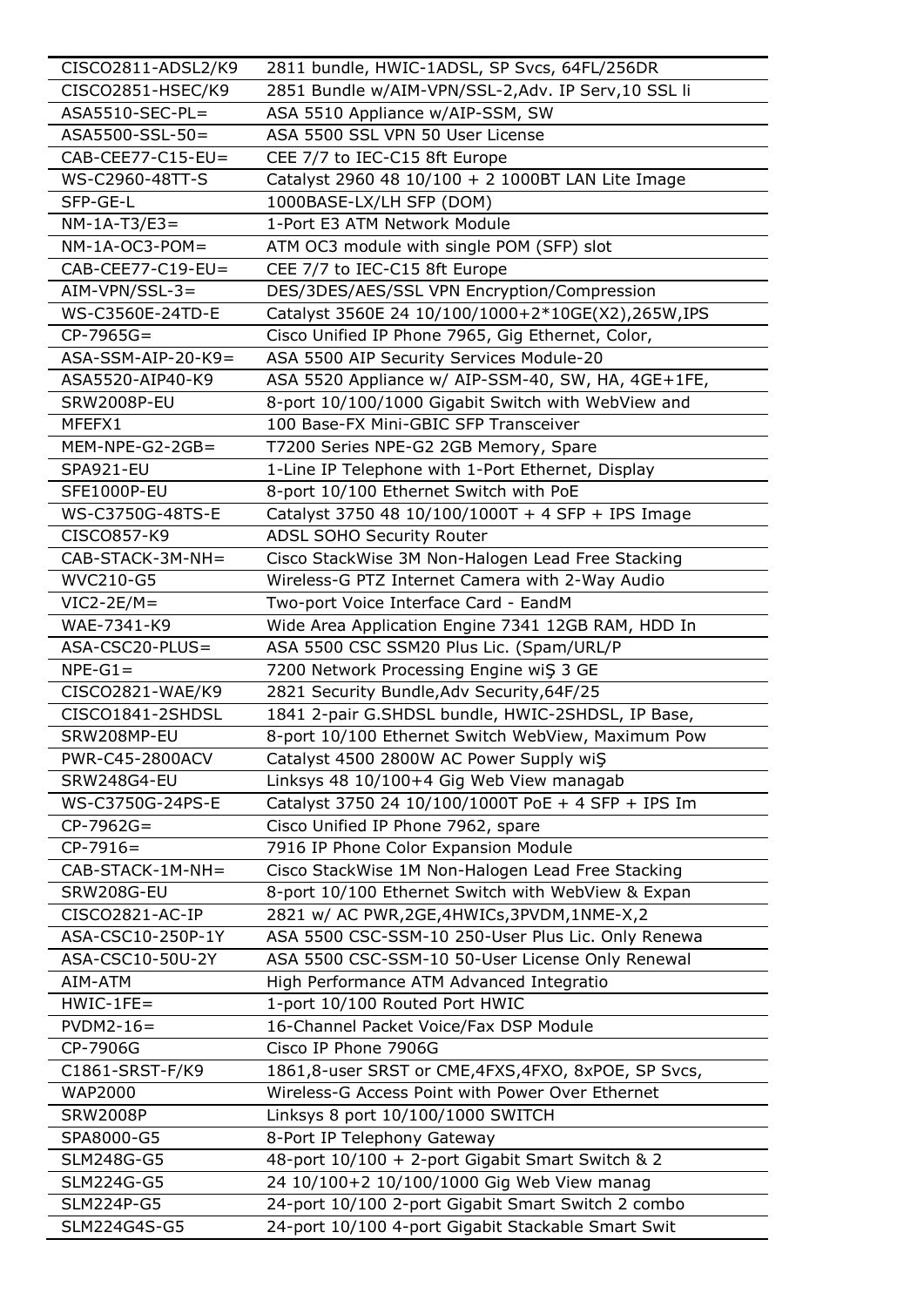| SLM2024-G5           | 24-port 10/100/1000 Gigabit Smart Switch with 2 co |
|----------------------|----------------------------------------------------|
| <b>SD208-EU</b>      | 8-Port 10/100 Switch                               |
| HGA9N                | High Gain Omni-Directional Antenna for N Type Conn |
| <b>WS-C4507R-E</b>   | Catalyst 4500 7-Slot Chassis, fan, no ps, Red S    |
| $NM-HD-2V=$          | Two-slot IP Communications Voice/Fax Net           |
| SW-CCM-UL-7970=      | Call Manager Lc for single 7970 pho                |
| ASA-CSC10-PLUS=      | ASA 5500 CSC SSM10 Plus Lic. (Spam/URL/P           |
| ASA-CSC10-USR-100=   | ASA 5500 Content Security SSM-10 100 Use           |
| $CP-7937G=$          | Cisco IP Conference Station 7937 Global            |
| $WS - G5486 =$       | 1000Base-Lx/Lh Gbic Multi/Single Mode              |
| WS-C3750-48PS-E      | Catalyst 3750 48 10/100 PoE + 4 SFP + IPS Image    |
| $ASA-SSM-CSC-10-K9=$ | ASA Content Security SSM-10 w/ 50 Usr AV/Spy, 1YR  |
| ASA-CSC10-100P-1Y    | ASA 5500 CSC-SSM-10 100-User Plus Lic. Only Renewa |
| PWR-C45-4200ACV=     | Catalyst 4500 4200W AC dual input Power Supply (Da |
| PWR-C45-1300ACV=     | Catalyst 4500 1300W AC Power Supply wiŞ            |
| $SW$ -CCME-UL-7941=  | Cisco CallManager Express Lc For Single 7941       |
| $SW-CCME-UL-7911=$   | Cisco CallManager Express Lc For Si                |
| $CP-7936=$           | IP Conf. Station w external mic ports              |
| $AIN-CUE =$          | Unity Express AIM -price includes 12 mai           |
| $WIC-1SHDSL-V3=$     | One-port G.shdsl WIC wiS 4-wire support            |
| $NM-4B-S/T=$         | 4-Port ISDN-BRI Network Module                     |
| C2811-VSEC-SRST/K9   | 2811 VSEC Bundle w/PVDM2-16,FL-SRST-36,Adv IP Serv |
| $GLC$ -FE-100FX=     | 100BASE-FX SFP for FE port                         |
| $CAB-SS-232MT=$      | RS-232 Cable, DTE Male to Smart Serial             |
| $SW-CCM-UL-7940=$    | CallManager Unit Ic for single 7940                |
| PWR-C45-1000AC=      | Catalyst 4500 1000W AC Power Supply (Dat           |
| PVDM2-8              | 8-Channel Packet Voice/Fax DSP Module              |
| $WIC-1ADSL-DG=$      | 1-port ADSL WAN Interface Card                     |
| $NM-HD-1V=$          | One-slot IP Communications Voice/Fax Net           |
| CNS-NFC-5.0-K9       | NetFlow Collection Engine V5.0                     |
| VIC2-2BRI-NT/TE=     | Two-port Voice Interface Card - BRI (NT            |
| $GLC-ZX-MM=$         | 1000BASE-ZX SFP                                    |
| $NM-1CE1T1-PRI=$     | 1-Port Channelized E1/T1/ISDN-PRI Networ           |
| $ASA5505-SEC-PL=$    | ASA 5505 Sec. Plus Lic. w/ HA, DMZ, VLAN trunk, mo |
| ASA5505-SW-10-UL=    | ASA 5505 10-to-Unlimited User upgrade software lic |
| SW-CCM-UL-7911       | CallManager RTU Lc for Single IP Phone 7911        |
| S184USPSK9-12405     | Cisco 1841 IOS BB-SPSK9 FEAT SET FACTORY UPG FOR B |
| $PWR-2700-AC/4=$     | 2700W AC Power Supply for Cisco 7604/650           |
| $GLC-ZX-SM=$         | 1000BASE-ZX SFP                                    |
| WS-C3560E-48PD-EF    | Catalyst 3560E 48 10/100/1000 PoE+2*10GE(X2),1150W |
| ASA5500-SSL-50       | ASA 5500 SSL VPN 50 User License                   |
| $VWIC-1MFT-E1=$      | 1-Port RJ-48 Multiflex Trunk - E1                  |
| CISCO7201            | Cisco 7201 Chassis, 1GB Memory, Dual P/S, 256MB Fl |
| SW-CCM-UL-7906=      | IP telephony Spare Licence                         |
| S184SPSK9-12413      | Cisco 1841 IOS SP SERVICES                         |
| CAB-E1-RJ45BNC       | E1 Cable RJ45 to dual BNC (unbalanced), Spare      |
| $NM-HDV2-2T1/E1=$    | IP Communications High-Density Digital V           |
| $NM-16ESW =$         | 1 16 port 10/100 EŞerSwitch NM -opt GE             |
| CISCO1841-4SHDSL     | 1841 4-pair G.SHDSL bundle, HWIC-4SHDSL, IP Base,  |
| CAB-OCTAL-ASYNC=     | 8 Lead Octal Cable (68 pin to 8 Male RJ-           |
| $PWR-2700-DC/4=$     | 2700W DC Power Suppl                               |
| $SW-CCME-UL-7970=$   | Cisco CallManager Express License For Si           |
|                      |                                                    |
| PA-MC-2E1/120        | 2 multichannel E1port adapter wiŞ G.703            |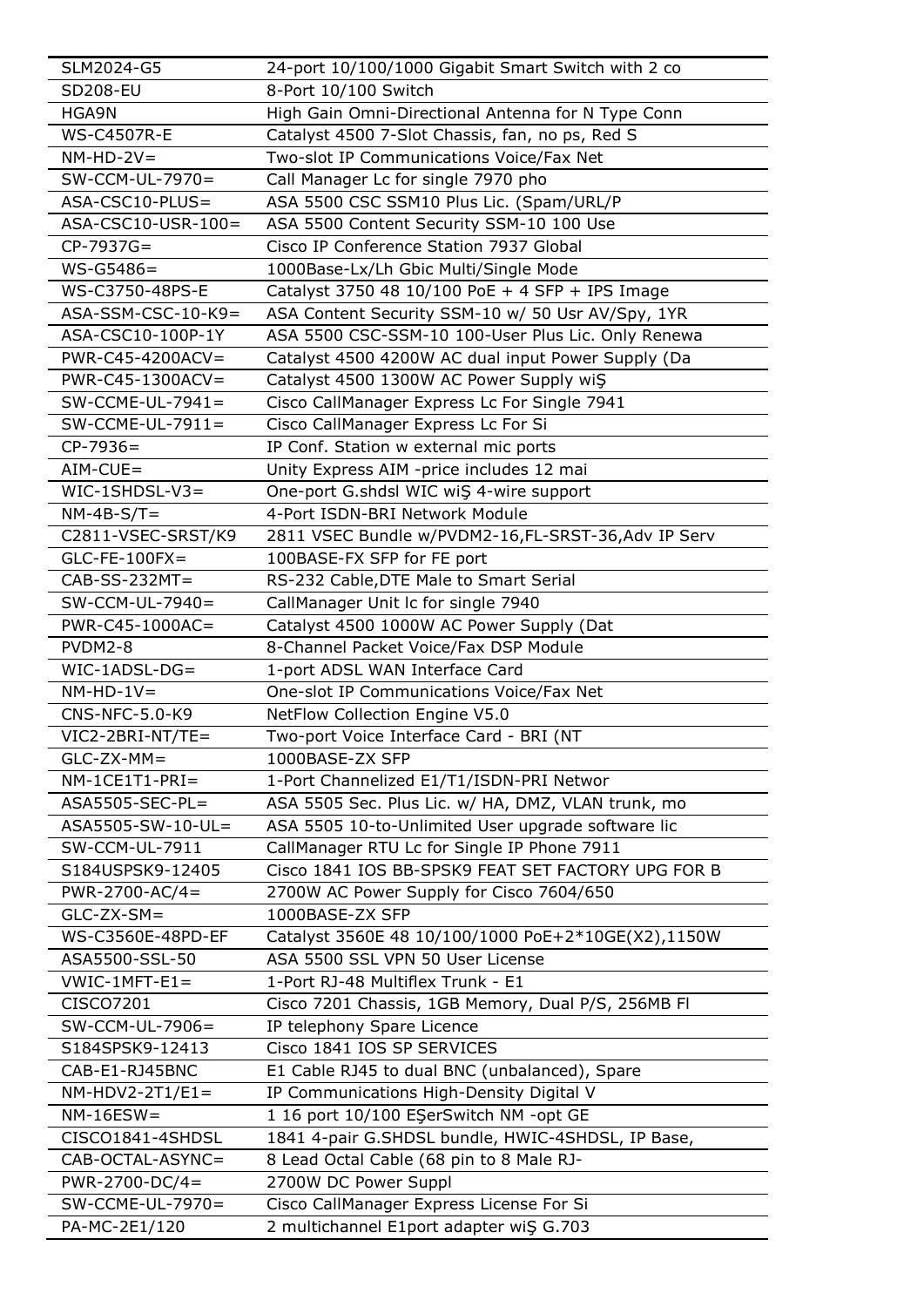| $CP-7937-MIC-KIT =$    | Microphone Kit, for 7937                           |
|------------------------|----------------------------------------------------|
| $SW-CCM-UL-7961=$      | Lce, Cisco IP Phone 7961                           |
| $CP-7937-PWR-SPL=$     | Power for 7937                                     |
| $PWR-3845-AC=$         | Cisco 3845 AC power supply                         |
| <b>PWR-4000-DC</b>     | 4000W DC Powr Sup for CISCO7609/13, Cat6           |
| PWR-7200/2             | CISCO7200 REDUNDANT AC PS OPTION                   |
| $PWR-7200-ACE=$        | CISCO 7200 AC POWER SUPPLY WIS EUROPEAN            |
| $PWR-7835-H1=$         | Spare Hot Swap Pwr Supply For MCS-7835-H           |
| $PWR-850-870-WW1=$     | Cisco 850/870 series external                      |
| WIC-1ADSL              | 1-port ADSL WAN Interface Card                     |
| $WIC-1B-S/T-V3$        | 1-Port ISDN WAN Interface Card (dial and leased li |
| $WIC-1B-U-V2=$         | 1-Port ISDN BRI NT-1 WIC                           |
| $WIC-1ENET=$           | SINGLE PORT Ethernet WAN INTERFACE CARD            |
| WIC-1SHDSL-V3          | One-port G.shdsl WIC wiŞ 4-wire support            |
| $WIC-1T$               | 1 Port Serial Wan Interface                        |
| $WIC-2A/S$             | 2 Async/Sync Serial Wan Interface Card             |
| WIC-2T                 | 2 Port Smart Serial Card                           |
| WIC-4ESW               | 4-port Ethernet Switch WIC                         |
| VWIC-1MFT-E1           | 1-Port RJ-48 Multiflex Trunk - E1                  |
| $VWIC-1MFT-G703=$      | 1 PORT RJ-48 MULTIFLEX TRUNK-G.703                 |
| <b>VWIC2-1MFT-G703</b> | 1-Port 2nd Gen Multiflex Trunk Voice/WAN           |
| $VWIC2-1MFT-T1/E1=$    | 1-Port 2nd Gen Multiflex Card                      |
| <b>VWIC2-2MFT-G703</b> | 2-Port RJ-48 Multiflex Trunk - G.703               |
| $PWR-2811-AC-IP=$      | Cisco 2811 AC power supply                         |
| PWR-2821-51-AC-IP      | Cisco 2821/51 AC/IP power supply                   |
| CISCO877-SEC-K9        | Cisco 877 Security Bundle wiŞ Advanced             |
| CISCO877W-G-A-K9       | ADSL Security Router wiŞ wireless                  |
| CISCO1841-HSEC/K9      | 1841 Security bundle w/AIM-VPN, Adv. IP Sv         |
| CISCO1841-SEC/K9       | 1841 Security Bundle, Adv. Security, 64FL/2        |
| VWIC-2MFT-E1           | 2-Port RJ-48 Multiflex Trunk - E1                  |
| VWIC-2MFT-E1-DI        | 2-Port RJ-48 Multiflex Trunk - E1 WiŞ D            |
| VWIC-2MFT-G703         | 2-Port RJ-48 Multiflex Trunk - G.703               |
| VIC2-2BRI-NT/TE        | Two-port Voice Interface Card - BRI (NT            |
| VIC2-2E/M              | Two-Port V. Interface Card-EandM                   |
| $VIC2-2FXO=$           | Two-port V. Interface Card-FXO (Universa           |
| $VIC2-2FXS=$           | Two-port V. Interface Card-FXS                     |
| $VIC2-4FXO=$           | Four port V.interface card-FXO (Univer.)           |
| VIC-4FXS/DID           | 4 port FXS or DID VIC                              |
| VIC-4FXS/DID=          | 4 port FXS or DID VIC                              |
| <b>VIP6-80</b>         | VERSATILE INTERFACE PROCESSOR 6, MODEL 80          |
| SPA901                 | Linksys IP Phone 1 hat ekransız                    |
| <b>SPA932</b>          | Linksys V1 32 button attendant cont                |
| <b>SRW2024P</b>        | 24-port 10/100/1000 Gigabit Switch with WebView an |
| CISCO3845-HSEC/K9      | 3845 Bund. w/AIM-VPN/SSL-3,Adv. IP Serv,25 SSL lic |
| CISCO3845-SEC/K9       | 3845 Security Bundle, Adv Security, 64F/25         |
| CISCO3845-SRST/K9      | 3825 Voice Bundle w/ PVDM2-64,FL-SRST-16           |
| CISCO3845-V/K9         | 3845 Voice Bundle, PVDM2-64, SP Serv, 64F/2        |
| CISCO7204VXR           | 7204VXR, 4-slot chassis, 1 AC Supply, Sp           |
| CISCO7206VXR           | CISCO7206VXR 6 SLOT CHASSIS, 1 AC PS               |
| <b>WRV200</b>          | Wireless-G VPN Router with RangeBooster            |
| WRVS4400N-EU           | Wireless-N Gigabit Security Router with VPN        |
| <b>RV042-EU</b>        | 10/100 4-Port VPN Router                           |
| <b>RV082-EU</b>        | Linksys 10/100 8 Port VPN Router                   |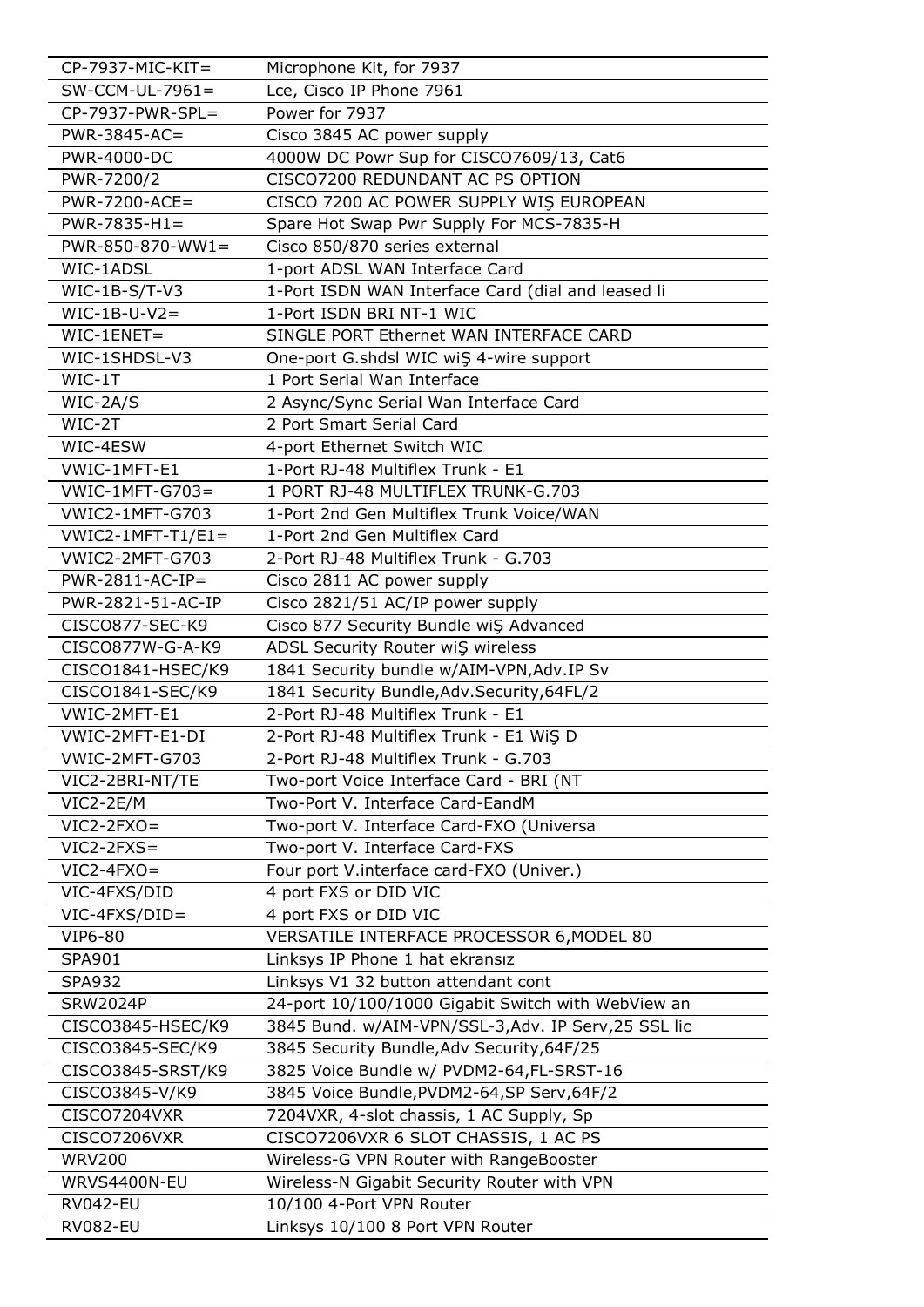| C2811-SHDSL-V3/K9  | 2811 DSL bundle, WIC-1SHDSL-V                         |
|--------------------|-------------------------------------------------------|
| C2821-VSEC/K9      | 2821 Voice Security Bundle, PVDM2-32, Adv IP Serv, 64 |
| C3845-VSEC/K9      | Cisco 3845 Voice Security Bundle System               |
| CISCO3825          | 3825 w/AC PWR, 2GE, 1SFP, 2NME, 4HWIC, IP             |
| CISCO3825-HSEC/K9  | 3825 w/AC PWR, 2GE,1SFP, 2NME, 4HWIC, IP              |
| CISCO3825-SEC/K9   | 3825 w/AC PWR, 2GE,1SFP, 2NME, 4HWIC, IP              |
| CISCO3825-SRST/K9  | 3825 w/AC PWR, 2GE, 1SFP, 2NME, 4HWIC, IP             |
| CISCO3825-V/K9     | 3825 Voice Bundle, PVDM2-64, SP Serv, 64F/2           |
| CAB-ADPT-75-120=   | Adapter cable-converts 75 ohm to 120 ohm, Spare       |
| CAB-ATM-DS3/E3     | ATM Cable, DS-3 and E3, 10                            |
| $CAB-C19-CBN =$    | Cabinet Jumper Power Cord, 250 VAC 16A,               |
| CAB-DFC-OCTAL-1MF  | 1 Meter 8 PRI DFC Cable - Female RJ45                 |
| CAB-DFC-OCTAL-3MF= | 3 Meter 8 PRI DFC Cable - Female RJ45                 |
| CAB-DS-ACE         | Power Cables for AC Power Option, Europe              |
| CAB-E1-DB15        | E1 Cable DB15 120 ohm/Balanced, 5 Meters              |
| CAB-E1-PRI         | E1- ISDN PRI Cable, 10 Feet                           |
| $CAB-E1-RJ45BNC=$  | E1 Cable RJ45 to dual BNC (unbalanced), Spare         |
| $CAB-E1-RJ45TE=$   | Spare E1 Cable RJ45 to RJ45 TE                        |
| CAB-ETH-S-RJ45     | Yellow Cable for Ethernet, RJ45, 6 feet               |
| CAB-ETHXOVER=      | <b>Ethernet Cross-over Cable</b>                      |
| CAB-OCT-232-MT     | 8 Lead Octal Cable and 8 Male RS232/V.24 DTE Conne    |
| CAB-OCTAL-ASYNC    | 8 Lead Octal Cable (68 pin to 8 Male RJ-              |
| CAB-OCTAL-KIT      | 8 Lead Octal Cable, 8 Male DB25 Modem Con             |
| CAB-OCT-V35-MT     | 8Lead Octal Cable and 8Male V35 DTE Con.              |
| CAB-S/T-RJ45       | Orange Cable ISDN BRI S/T, RJ-45 6 Feet               |
| CAB-SS-232FC       | RS-232 Cable, DCE Female to Smart Serial              |
| CAB-SS-232MT       | RS-232 Cable, DTE Male to Smart Serial                |
| $CAB-SS-449FC=$    | RS-449 Cable, DTE Male to Smart Serial,               |
| CAB-SS-530AMT      | RS-530A Cable, DTE Male to Smart Serial,              |
| CAB-SS-V35FC       | V35 Cable, DCE Female to Smart Serial                 |
| ASA5550-BUN-K9     | ASA5550 APPLIANCE WITH SW                             |
| <b>WS-C4510R</b>   | Catalyst 4500 Chassis (10-Slot)                       |
| $CP-7921G-W-K9=$   | Cisco 7921G Rest of World; Battery/Power Supply No    |
| $SW-CCM-UL-7911=$  | CallManager RTU Lc for Single IP Phone 7911           |
| $SFP-GE-T=$        | 1000BASE-T SFP (NEBS 3 ESD)                           |
| C2801-VSEC/K9      | 2801 Voice Security Bundle, PVDM2-8, Adv IP Serv, 64F |
| ASA-CSC10-50P-1Y   | ASA 5500 CSC-SSM-10 50-User Plus Lic. Only Renewal    |
| CISCO1801/K9       | ADSL/POTS Router with Firewall/IDS and IPSEC 3DES     |
| UC520W-8U-4FXO-K9  | 8U CME Base, CUE and Phone FL w/4FXO, 1VIC WIFI       |
| $CP-7945G=$        | Cisco IP Phone 7945, Gig Ethernet, Color, spare       |
| RCKMNT-19-CMPT=    | 19 IN RACKMOUNT FOR CATALAYST 3560,2960               |
| SW-CCME-UL-7936=   | Cisco CallManager Express Lc For Si                   |
| CISCO1841-ADSL     | 1841 ADSLoPOTS Bdle, IP Broadband, 32FL/128DR         |
| UC520-8U-4FXO-K9   | UC 520 Router 8U CME Base, CUE and FL w/4FXO,         |
| RCKMNT-19-CMPCT=   | 19 IN RACKMOUNT FOR CATALAYST 3560,2960               |
| $SFP-GE-L=$        | 1000BASE-LX/LH SFP (DOM)                              |
| CISCO878W-G-E-K9   | G.SHDSL Security Router with wireless 802.11g ETSI    |
| CP-7961G-CH1       | Cisco IP Phone 7961, Channel w/ license               |
| CP-7960G-CH1       | PROMOTION PRICE, 7960 IP Phone with one               |
| $CAB-STACK-1M=$    | Cisco StackWise 1M Stacking Cable                     |
| CP-LCKNGWALLMNT2=  | Universal Locking Wallmount Kit for 7900 Series IP    |
| $C3K-PWR-750WAC=$  | Catalyst 3750-E/3560-E/RPS 2300 750WAC power suppl    |
| PWR-RPS2300=       | Spare RPS 2300 Chassis w/ Blower, PS blank, No Pow    |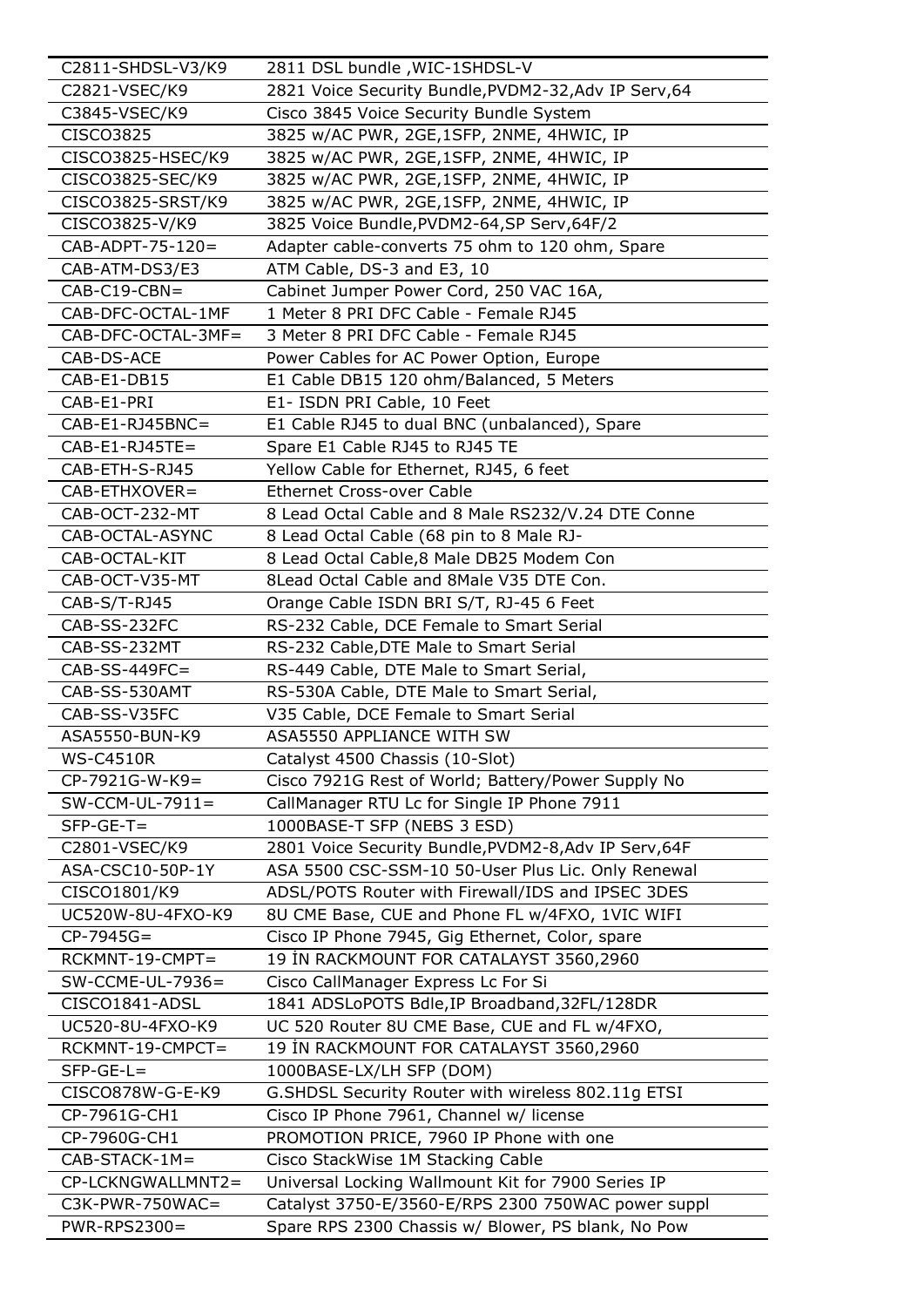| $UCSS-UCM-1-100=$   | UCSS for UCM for One Year - 100 users                                                                    |
|---------------------|----------------------------------------------------------------------------------------------------------|
| WS-C3750E-48TD-E    | Catalyst 3750E 48 10/100/1000+2*10GE(X2),265W,IPB                                                        |
| $CP-7975G=$         | Cisco IP Phone 7975G, Gig ethernet, color                                                                |
| WS-C3750E-24PD-S    | Catalyst 3750E 24 10/100/1000 PoE+2*10GE(X2),750W,                                                       |
| WS-C3750E-24TD-S    | Catalyst 3750E 24 10/100/1000+2*10GE(X2),265W,IPB                                                        |
| WS-C3560E-48PD-SF   | Catalyst 3560E 48 10/100/1000 PoE+2*10GE(X2),1150W                                                       |
| WS-C3560E-24PD-S    | Catalyst 3560E 24 10/100/1000 PoE+2*10GE(X2),750W,                                                       |
| WCS-APBASE-100      | Option of WCS-Standard-K9 100 APs. License Only.                                                         |
| SW-IPCOMM-100BUN=   | Cisco IP Communicator 100-Unit Bundle                                                                    |
| $SSM-4GE=$          | ASA 5500 4-Port Gigabit Ethernet SSM (RJ-45+SFP)                                                         |
| ASA5500-SSL-25=     | ASA 5500 SSL VPN 25 User License                                                                         |
| UC520W-8U-2BRI-K9   | 520 rOUTER 8U CME Base, CUE w/2BRI,                                                                      |
| CISCO2851-SEC/K9    | 2851 Security Bundle, Adv Security, 64F/256D                                                             |
| C2811-WAE-302/K9    | 2811 Router, NME-WAE-302-K9, WAAS Trans, ASK9 ASK9,                                                      |
| $CAB-V35MT=$        | V.35 Cable, DTE, Male, 10 Feet                                                                           |
| $CAB-ETH-S-RJ45=$   | Yellow Cable for Ethernet, RJ45, 6 feet                                                                  |
| $NM-HDV2-1T1/E1=$   | IP Communications High-Density Digital V                                                                 |
| $SW$ -CCME-UL-7960= | Cisco CallManager Express License For Single 7960                                                        |
| $PIX-501-PWR-AC=$   | PIX 501 spare AC power supply                                                                            |
| $CAB-S/T-RJ45=$     | Orange Cable ISDN BRI S/T, RJ-45 6 Feet                                                                  |
| VWIC2-2MFT-T1/E1    | 2-Port 2nd Gen Multiflex Trunk Voice/WAN                                                                 |
| VIC2-4FXO           | Four port V.interface card-FXO (Univer.)                                                                 |
| CP-7985-PAL=        | Cisco IP Video Phone 7985 PAL                                                                            |
|                     |                                                                                                          |
| $NM$ -CE-BP-40G-K9= | Content Engine NM-Basic Perf-40GB, Spare                                                                 |
| ASA5500-SSL-10=     | ASA 5500 SSL VPN 10 User Lc                                                                              |
| $NM-1T3/E3=$        | One port T3/E3 network module                                                                            |
| HWIC-3G-GSM         | 3GWWAN HWIC-HSDPA/UMTS/EDGE/GPRS-<br>850/900/1800/1900                                                   |
| AIM-VPN/EPII-PLUS=  | DES/3DES/AES VPN Encryption/Compression                                                                  |
| RACK-QCN-SN5=       | Rack for CWWLSE Express 1030                                                                             |
| NOK-SCCP-CCM-05=    | Nokia Intellisync PBX Connect for CCM (SCCP Client                                                       |
| CISCO2801-ADSL2/K9  | 2801 bundle, HWIC-1ADSL, SP Svcs, 64F/192DR                                                              |
| WS-C2960-24TC-S     | Catalyst 2960 24 10/100 + 2SFP LAN                                                                       |
| <b>PVC2300</b>      | Business Internet Video Camera with Audio and POE                                                        |
| SW-CCME-UL-7906     | Cisco CallManager Express Lc For Single 7906                                                             |
| $PWR-2821-51-AC=$   | Cisco 2821/51 AC power supply                                                                            |
| ASA-CSC10-50P-2Y    | ASA 5500 CSC-SSM-10 50-User Plus Lic. Only Renewal                                                       |
| ASA5540-SSL1000-K9  |                                                                                                          |
| SW-UCC-CLIENT-1     | ASA 5540 VPN Edition w/ 1000 SSL User License, HA,<br>Cisco Unified CallConnector for MS Windows Persona |
| WCS-APLOC-50        | WCS-Standard-K9 50 AP Location Lc                                                                        |
|                     |                                                                                                          |
| WCS-CD-K9           | CD With Windows And Linux                                                                                |
| $ONS-GC-GE-LX =$    | GBIC- 1000Base-LX, SC, SM                                                                                |
| WS-C4503-E          | Cat4500 E-Series 3-Slot Chassis, fan, no ps                                                              |
| $SW-CCME-UL-7961=$  | Cisco CallManager Express License For Single 7961G                                                       |
| PWR-2700-DC/4       | 2700W DC Power Suppl                                                                                     |
| ASA-CSC10-USR-250=  | ASA 5500 CSC-SSM-10 50-User Plus Lic. Only Renewal                                                       |
| ASA-CSC10-50U-1Y=   | ASA 5500 CSC-SSM-10 50-User License Only Renewal (                                                       |
| SW-CCME-UL-7975     | Communications Manager Express Lc For One 797                                                            |
| SW-CCME-UL-7945     | Communications Manager Express Lc For One 794                                                            |
| PAP2T               | Phone Adapter with 2 Ports for Voice-over-IP (Euro                                                       |
| $AIR-ANT5175V-N=$   | 4.9 GHz-5.8 GHz, 7.5 dBi Omni with N Connector                                                           |
| CISCO1721           | 10/100 BASE-T MODULAR ROUTER W/2 WAN                                                                     |
| CISCO2801           | 2801 Router/AC PWR, 2FE, 4slots (2HWICs), 2A                                                             |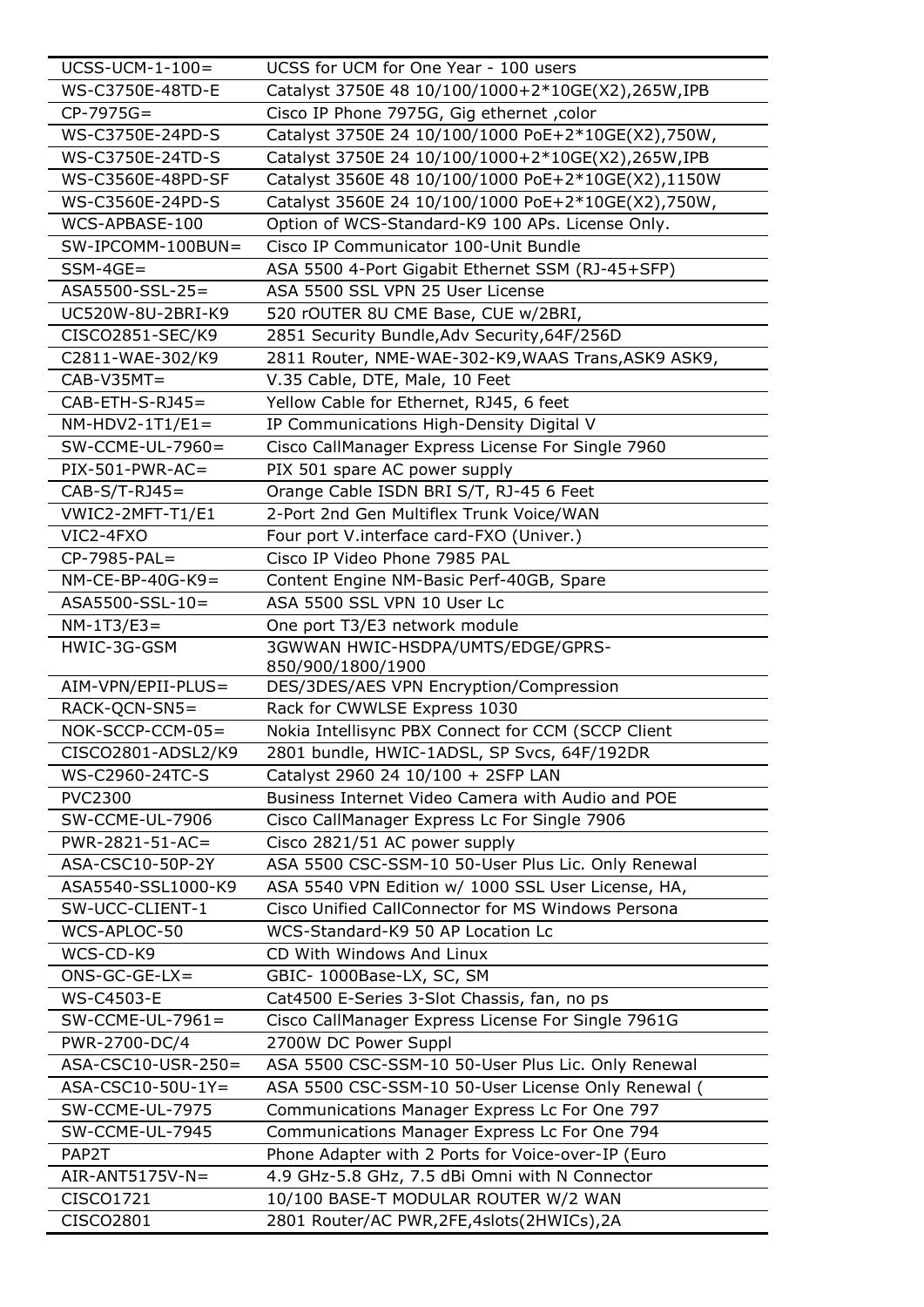| CISCO837-K9-64      | Cisco 837 ADSL Router-64MB                         |
|---------------------|----------------------------------------------------|
| CISCO837-S-K9-64    | Cisco 837 Security Bundle wiŞ PLUS feat            |
| $CP-PWR-INJ=$       | IP Phone Power For 7900 Series Phones              |
| CWSNM-1.5-K9        | CiscoWorks Small NMS Solution, Incl. WUG           |
| <b>NSS4000</b>      | 4 Bay Gigabit Network Storage System Chassis       |
| WAE-512-K9          | Cisco Application Eng 512, 1GB ME                  |
| CISCO2801-CCME/K9   | 2801 Voice Bundle w/ 24-user FL-CCME-SMA           |
| CISCO2801-HSEC/K9   | 2801 Security Bundle, AIM-VPN/EPII-PLUS, A         |
| CISCO2801-SEC/K9    | 2801 Security Bundle, Adv Security, 64F/25         |
| CISCO2801-SRST/K9   | 2801 Voice Bundle w/ PVDM2-8,FL-SRST-24,           |
| CISCO2801-V/K9      | 2801 Router Bundle, PVDM2-8, SP Serv, 64F/25       |
| CISCO2801-V3PN/K9   | 2801 V3PN bdl, AIM-VPN, PVDM2-8, FL-CCME-24        |
| CISCO2821           | 2821 w/ AC PWR, 2GE, 4HWICs, 3PVDM, 1NME-X, 2      |
| CISCO2821-CCME/K9   | 2821 Voice Bundle w/ PVDM2-32,FL-CCME-48           |
| CISCO2821-HSEC/K9   | 2821 Security Bundle, AIM-VPN-EPII-PLUS, A         |
| CISCO2821-SEC/K9    | 2821 Security Bundle, Adv Security, 64F/25         |
| CISCO2821-SRST/K9   | 2821 Voice Bundle w/ PVDM2-32,FL-SRST-48           |
| CISCO2821-V/K9      | 2821 Router Bundle, PVDM2-32, SP Serv, 64F/2       |
| CISCO2821-V3PN/K9   | 2821 V3PN bdle w/AIM-VPN, PVDM2-32, CCME-4         |
| CISCO2851           | 2851 w/ AC PWR,2GE,4HWIC,3PVDM,1NME-XD,2           |
| CISCO2851-CCME/K9   | 2851 Voice Bundle w/ PVDM2-48,FL-CCME-96           |
| CISCO2851-SRST/K9   | 2851 Voice Bundle w/ PVDM2-48,FL-SRST-72           |
| CISCO2851-V/K9      | 2851 Voice Bundle w/ PVDM2-48,FL-SRST-72           |
| SPA2102             | Linksys 1 Port Router w 2 phone ports              |
| <b>SPA400</b>       | Linksys IP Phone 4 FXO                             |
| CISCO2811-CCME/K9   | 2811 wiŞ WIC-1ADSL (ADSLoPOTs), SP Ser             |
| CISCO2811-HSEC/K9   | 2811 Security Bundle, AIM-VPN-EPII-PLUS, A         |
| CISCO2811-SEC/K9    | 2811 Security Bundle, Adv Security, 64F/25         |
| CISCO2811-SRST/K9   | 2811 Voice Bundle w/ PVDM2-16,FL-SRST-36           |
| $CP-7940G=$         | Cisco IP Phone 7940, Business Set (with            |
| CP-7931G            | Cisco IP phone 7931G                               |
| $CP-7931G=$         | Cisco IP phone 7931G                               |
| SW-CCME-UL-7911     | Cisco CallManager Express Lc For Si                |
| SW-CCME-UL-7931     | Cisco CallManager Express License For Si           |
| UCSS-CCX-S-3-10     | UCSS for CCX STD for Three Year - 10 users         |
| $PIX-501-SW-10-50=$ | PIX 501 10 to 50 User Upgrade Software L           |
| PIX-501-SW-10-UL=   | PIX 501 10-to-unlimited user upgrade sof           |
| PIX-501-UL-BUN-K9   | PIX 501-UL Bundle (Chassis, SW, Unlimite           |
| S184SPSK9-12412     | Cisco 1841 IOS SP SERVICES                         |
| ACS-2500ASYN        | Auxiliary/Console Port Cable Kit                   |
| $ACS-2600ASYN=$     | Auxiliary and Console Port Cable Kit for Cisco 260 |
| $AIM-ATM =$         | High Performance ATM Advanced Integratio           |
| AIM-CUE             | Unity Express AIM -price includes 12 mai           |
| $CD17-IPV=$         | CISCO 1700 IP VOICE Feature Pack                   |
| $CD18-ASK9=$        | CISCO 1841 ADVANCED SECURITY Feature Pac           |
| $CD18-EB=$          | CISCO 1841 ENTERPRISE BASE Feature Pack            |
| $CD18-SPSK9=$       | CISCO 1841 SP SERVICES Feature Pack                |
| $CD28-IPV=$         | CISCO 2801 IP Voice Feature Pack                   |
| CD28N-AESK9=        | CISCO 2800 ADVANCED ENTERPRISE SERVICES            |
| CD28N-AISK9         | CISCO 2800 ADVANCED IP SERVICES Feature            |
| CD28N-AISK9=        | CISCO 2800 ADVANCED IP SERVICES Feature            |
| $CD28N-ASK9=$       | CISCO 2800 ADVANCED SECURITY Feature Pac           |
| $CD28N-IPV=$        | CISCO 2800 IP Voice Feature Pack                   |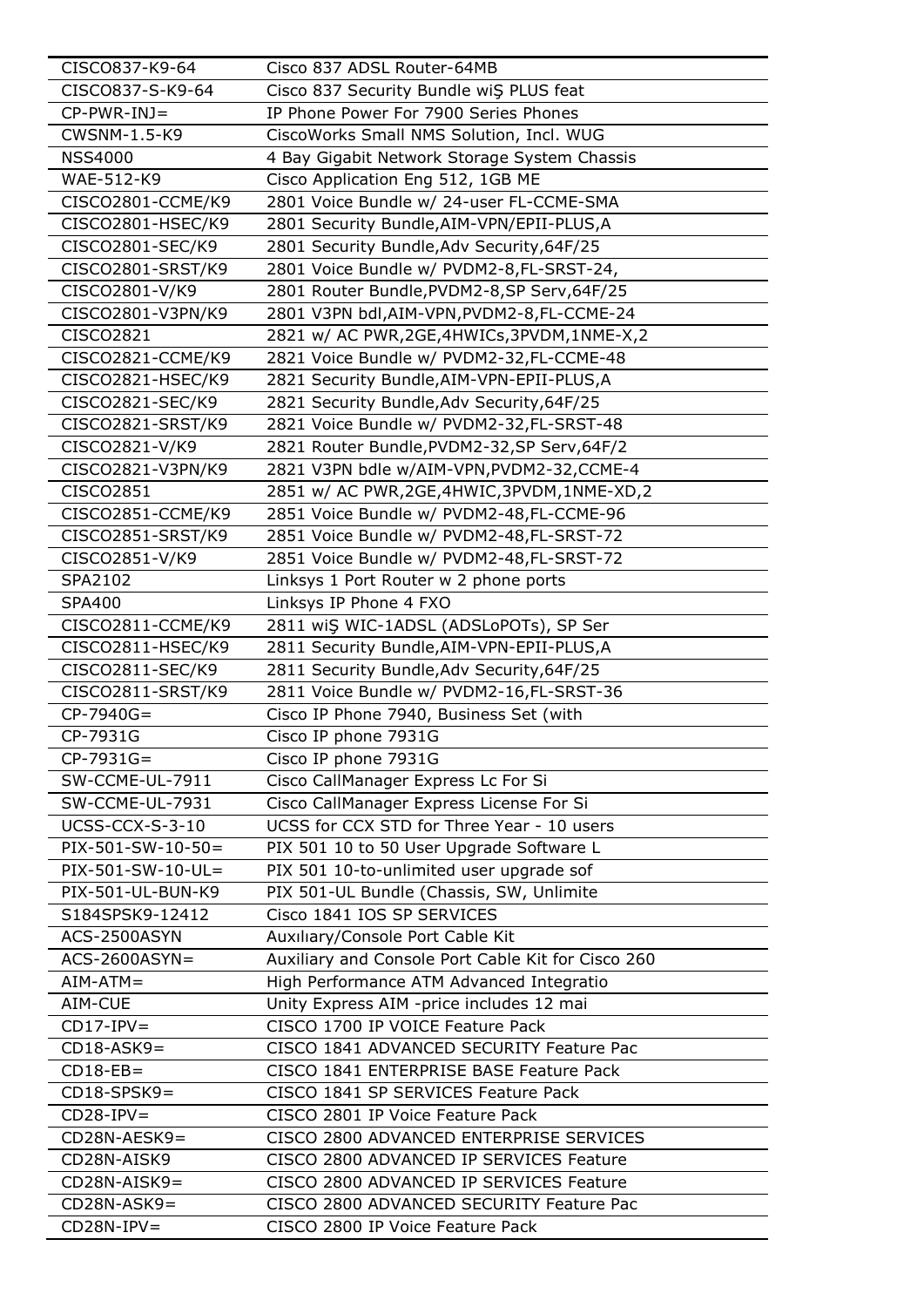| CD28N-SPSK9=         | CISCO 2800 SP SERVICES Feature Pack               |
|----------------------|---------------------------------------------------|
| $CD28-SPSK9=$        | CISCO 2801 SP SERVICES Feature Pack               |
| CAB-232FC            | RS-232 Cable, DCE, Female, 10 Feet                |
| CAB-232MT            | RS-232 Cable DTE Male 10 Feet                     |
| $CAB-449MT=$         | RS-449 CABLE, DTE MALE 10 FEET                    |
| $CAB-530MT=$         | Male DTE RS-530 Cable, 10 feet                    |
| $CAB-7513ACE=$       | AC POWER CORD EUROPE                              |
| CAB-7KACE=           | Cisco 7500 Series AC Power Cord, Europe           |
| $CAB-AC-2500W-EU=$   | Power Cord, 250 Vac 16 A Europe                   |
| CAB-SS-V35MT         | V35 DTE Male Smart Serial                         |
| CAB-SS-X21MT         | X.21 Cable, DTE Male to Smart Serial, 10          |
| $CAB-STACK-3M=$      | Cisco StackWise 3M Stacking Cable                 |
| CAB-STACK-50CM=      | Cisco StackWise 50CM Stacking Cable               |
| CAB-V35FC            | V35 Cable, DCE, Female, 10 Feet                   |
| CAB-V35FT            | V.35 Cable, DTE, Female, 10 Feet                  |
| CAB-V35MT            | V.35 Cable, DTE, Male, 10 Feet                    |
| CAB-X21MT            | X21 Cable DTE Male 10 Feet                        |
| HWIC-4ESW-POE=       | 4-Port Ethernet Switch HWIC with Power Over Ether |
| EM-HDA-4FXO          | 4-port voice/fax expansion module - FXO           |
| $EM-HDA-6FXO=$       | 6-port voice/fax expansion module - FXO           |
| EM-HDA-8FXS          | 8-port voice/fax expansion module - FXS           |
| EVM-HD-8FXS/DID=     | High density voice/fax extension module           |
| MEM1760-64U160D=     | Cisco 1760 64MB to 160MB DRAM Factory Up          |
| $MEM-NPE-G1-1GB=$    | Two 512MB mem modules (1GB total) for NP          |
| MEM-NPE-G1-512MB     | Two 256MB mem modules (512MB total) for           |
| MEM-NPE-G1-FLD128    | Cisco 7200 Compact Flash Disk for NPE-G1          |
| $MEM-NPE-G1-FLD256=$ | Cisco 7200 Compact Flash Disk for NPE-G1          |
| $NM-8AM-V2=$         | 8 Port Analog Modem Network Module wiŞ            |
| $NM-8B-S/T=$         | 8-Port ISDN-BRI Network Module                    |
| $NM-AIR-WLC6-K9=$    | WLAN controller NM for 28/38xx ISR                |
| NM-HD-1V             | One-slot IP Communications Voice/Fax Net          |
| NM-HD-2V             | Two-slot IP Communications Voice/Fax Net          |
| NM-HD-2VE            | Two-slot IP Communications Enhanced Voic          |
| $NM-HDA-4FXS=$       | High density analog voice/fax network mo          |
| $NM-HDV2=$           | High Density Voice/Fax Network Module (S          |
| NM-HDV2-1T1/E1       | IP Communications High-Density Digital V          |
| NM-HDV2-2T1/E1       | IP Communications High-Density Digital V          |
| <b>NPE-400</b>       | 7200VXR NPE-400 (128MB DEFAULT MEMORY)            |
| NPE-G1               | 7200 Network Processing Engine wiŞ 3 GE           |
| $NPE-G2=$            | 7200 series NPE-G2 engine wiŞ 3 GE/FE/E           |
| $NM-16A/S=$          | 16 port Async / Sync Serial Module                |
| $NM-16AM-V2=$        | 16 port Analog Modem Network Module wiS           |
| NM-16ESW             | 1 16 port 10/100 ESerSwitch NM -opt GE            |
| $NM-1A-E3=$          | 1-Port E3 ATM Network Module                      |
| NM-1CE1T1-PRI        | 1-Port Channelized E1/T1/ISDN-PRI Networ          |
| $NM-1FE2W-V2=$       | 1 10/100 Ethernet wiŞ 2 WAN Card Slot N           |
| NM-1FE-FX-V2         | 1-Port Fast Ethernet Network Module, FX           |
| NM-1T3/E3            | One port T3/E3 network module                     |
| NM-2CE1T1-PRI        | 2-Port Channelized E1/T1/ISDN-PRI Networ          |
| NM-2FE2W-V2          | 2 port 10/100 Ethernet wiŞ 2 WAN Card S           |
| $NM-2W$              | 2 Wan Card Slot Network Module                    |
| <b>NM-32A</b>        | 32 Port Async Module                              |
| $NM-4B-S/T$          | 4-Port ISDN-BRI Network Module                    |
|                      |                                                   |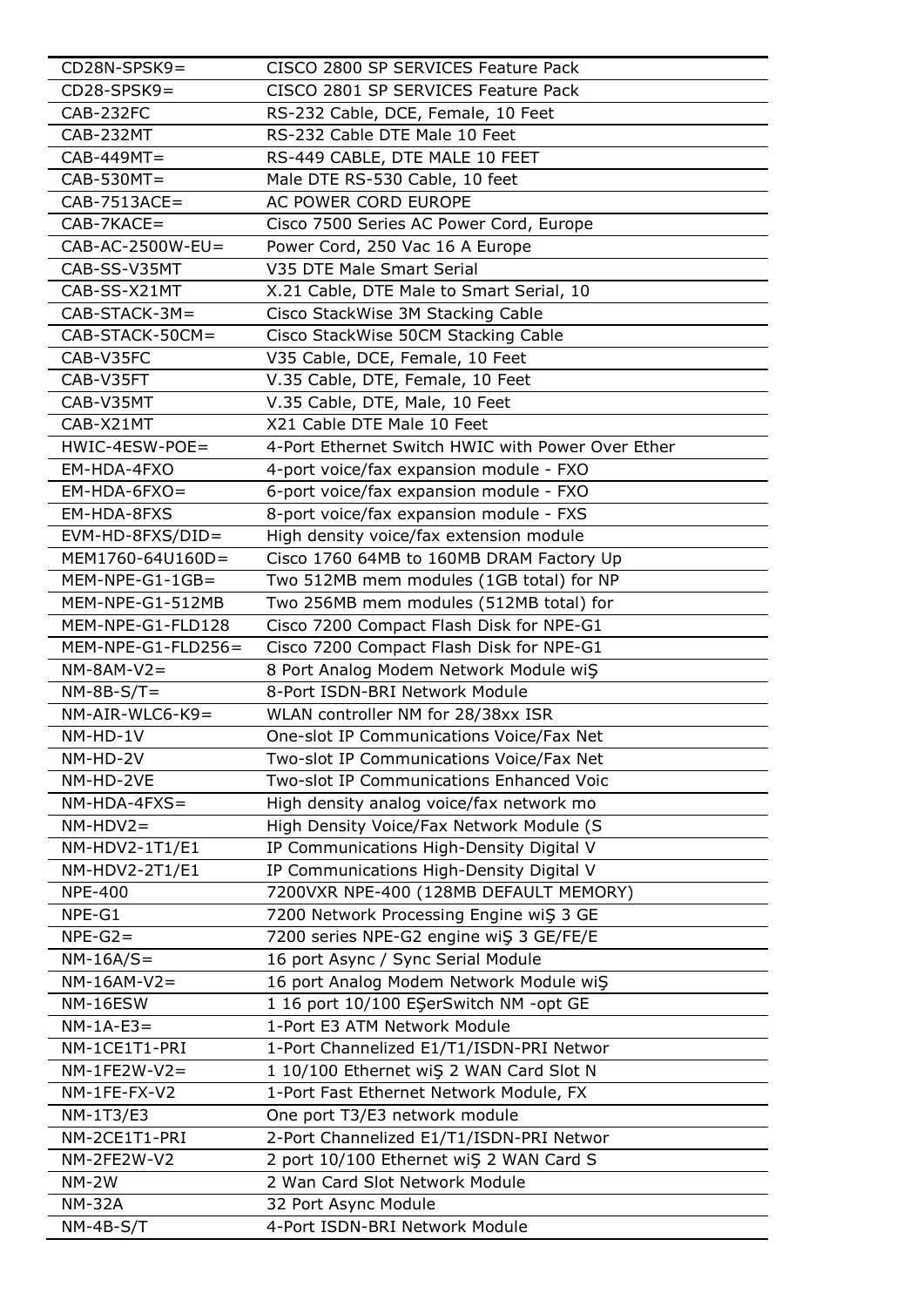| NM-4B-U                  | 4-Port ISDN-BRI wiŞ NT-1 Network Module                                           |
|--------------------------|-----------------------------------------------------------------------------------|
| $NM-8A/S$                | 8-Port Async/Sync Serial Network Module                                           |
| MEM1800-32CF=            | 32MB Cisco 1800 Compact Flash Memory                                              |
| MEM1800-64CF=            | 64MB Cisco 1800 Compact Flash Memory                                              |
| <b>PVDM2-16</b>          | 16-Channel Packet Voice/Fax DSP Module                                            |
| $PVDM2-32=$              | 32-Channel Packet Voice/Fax DSP Module                                            |
| $PVDM2-48=$              | 48-Channel Packet Voice/Fax DSP Module                                            |
| PVDM2-48U64              | PVDM2 48-Channel to 64-Channel Factory U                                          |
| $PVDM-256K-8=$           | 8-Channel Packet V/F DSP Module                                                   |
| <b>PVDM2-64</b>          | 64-Channel Packet Voice/Fax DSP Module                                            |
| $PA-4T+$                 | 4 Port Serial Port Adapter, Enhanced                                              |
| $PA-4T +=$               | 4-Port Serial Port Adapter, Enhanced                                              |
| $PA-AG-E3=$              | 1Port Enh ATM E3 Port Adapter (8k VCs)                                            |
| PA-E3                    | 1 Port E3 Serial Port Adapter wiS E3 DS                                           |
| $PA-GE=$                 | Gigabit Ethernet Port Adapter                                                     |
| $PA-MC-2E1/120=$         | 2 multichannel E1port adapter wiŞ G.703                                           |
| $PA-MC-8TE1+$            | 8 port multich T1/E1 module                                                       |
| $SFP-GE-S=$              | 1000BASE-SX SFP (DOM)                                                             |
| $PEM-20A-AC +=$          | PwrEntryMod use w/1400W AC P/S for CISCO                                          |
| S17C7P-12315             | Cisco 1700 IOS IP/ADSL PLUS                                                       |
| S184ASK9-12410           | Cisco 1841 IOS ADVANCED SECURITY                                                  |
| S184EB-12404T            | Cisco 1841 IOS ENTERPRISE BASE W/O CRYPT                                          |
| S184SPSK9-12407          | Cisco 1841 IOS SP SERVICES                                                        |
|                          |                                                                                   |
| S184UAISK9-12410         | Cisco 1841 IOS BB-AISK9 FEAT SET FACTORY UPG FOR B                                |
| S184UASK9B-12403         | Cisco 1841 IOS ASK9-AISK9 FEAT SET FACTORY UPG FOR                                |
| S26IPV-12311T            | Cisco 2600 IOS IP VOICE                                                           |
| S323ISK9-12218SXF        | Cisco CAT6000 IP SERVICES SSH                                                     |
| S374CP-12306             | Cisco 3745 Ser IOS IP PLUS                                                        |
| $PVDM2-8=$<br>PVDM2-8U16 | 8-Channel Packet Voice/Fax DSP Module                                             |
|                          | PVDM2 8-channel to 16-channel factory up                                          |
| <b>PVDM2-8U32</b>        | PVDM2 8-channel to 32-channel factory u                                           |
| $PVDM-8=$                | 8 CHANNEL PACKET VOICE/FAX DSP MODULE<br>1400W AC pwr/sup for CISCO7603 and Catal |
| $PWR-1400-AC=$           |                                                                                   |
| PWR-2700-AC/4            | 2700W AC Power Supply for Cisco 7604/650                                          |
| PWR-2801-AC=             | Cisco 2801 AC power supply                                                        |
| WS-C3750-48PS-S          | Catalyst 3750 48 10/100 PoE + 4 SFP Stan                                          |
| WS-C3750-48TS-E          | Catalyst 3750 48 10/100 + 4 SFP Enhanced                                          |
| WS-C3750-48TS-S          | Catalyst 3750 48 10/100 + 4sfp Standart                                           |
| WS-C3750E-48TD-S         | Catalyst 3750E 48 10/100/1000+2*10GE(X2),265W,IPB                                 |
| WS-C3750G-12S-E          | Catalyst 3750 12 SFP Enhanced                                                     |
| WS-C3750-24TS-E          | Catalyst 3750 24 10/100 + 2 SFP Enhanced                                          |
| WS-C3560G-48TS-S         | Catalyst 3560 48 10/100/1000T + 4 SFP St                                          |
| WS-C3750-24FS-S          | Catalyst 3750 24 100BaseFX $+$ 2 SFP Stand                                        |
| WS-C3560G-24PS-S         | Catalyst 3560 24 10/100/1000T PoE + 4 SF                                          |
| WS-C3560G-24TS-E         | Catalyst 3560 24 10/100/1000T + 4 SFP En                                          |
| WS-C3750G-48PS-S         | Catalyst 3750 48 10/100/1000T PoE + 4 SF                                          |
| WS-C3750G-24PS-S         | Catalyst 3750 24 10/100/1000T PoE + 4 SFP + IPB Im                                |
| WS-C3750G-24T-E          | Catalyst 3750 24 10/100/1000T Enhanced M                                          |
| WS-C3750G-24TS-E         | Catalyst 3750 24 10/100/1000T + 4 SFP En                                          |
| WS-C3750G-24TS-E1U       | Catalyst 3750 24 10/100/1000 + 4 SFP Enh                                          |
| WS-C3750G-24TS-S         | Catalyst 3750 24 10/100/1000T + 4 SFP St                                          |
| WS-C4948-10GE-E          | Catalyst 4948, ES Image, 48*10/100/1000+                                          |
| <b>WS-C4948-E</b>        | Catalyst 4948, ES s/w, 48-Port 10/100/10                                          |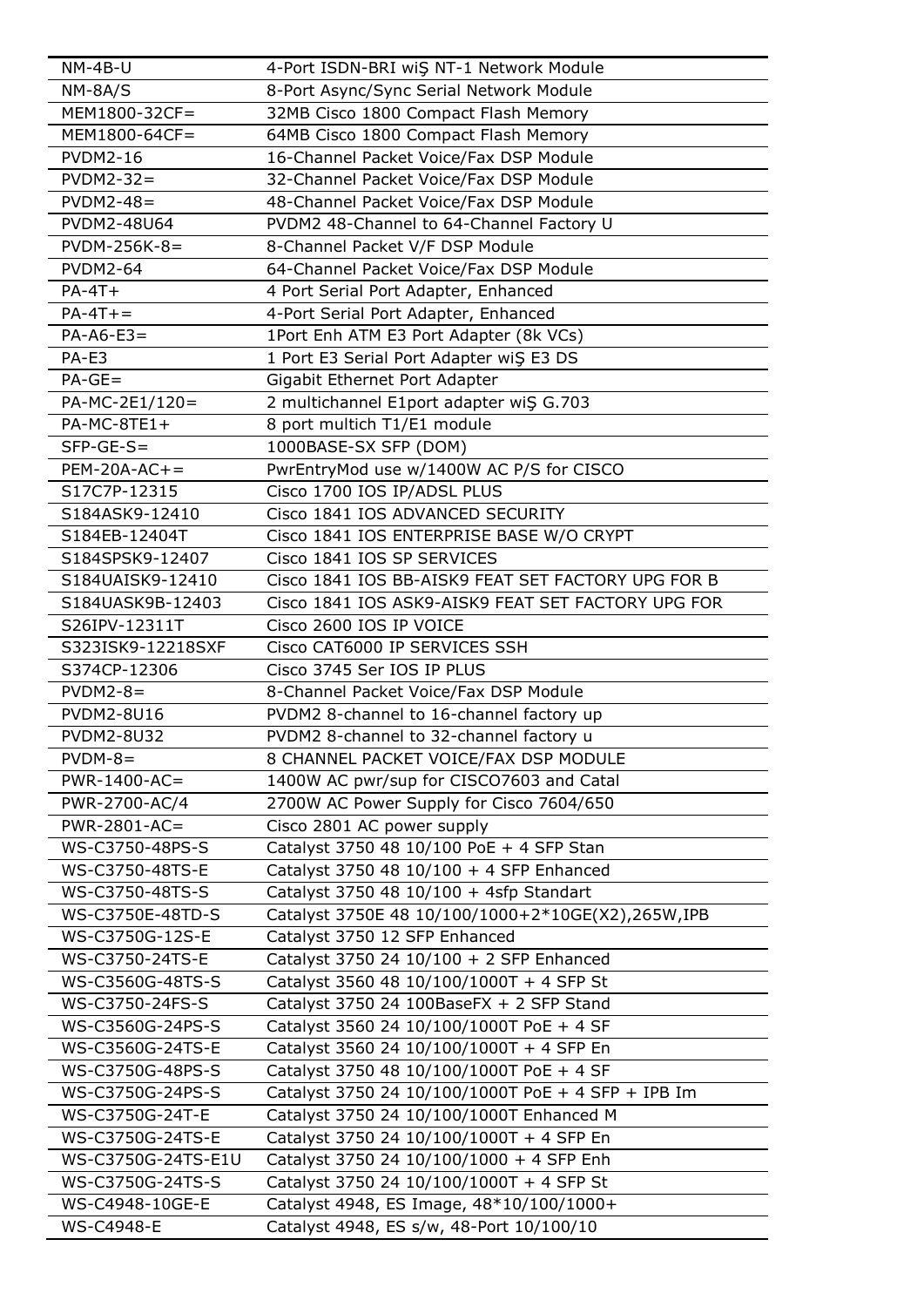| <b>WS-C4948-S</b>     | Catalyst 4948, Stand L3, 48-Port 10/100/           |
|-----------------------|----------------------------------------------------|
| GLC-FE-100FX          | 100BASE-FX SFP for FE port                         |
| $GLC-GE-100FX =$      | 100FX SFP on GE SFP ports for DSBU switc           |
| GLC-LH-SM             | GE SFP, LC connector LX/LH transceiver             |
| GLC-SX-MM             | GE SFP, LC connector SX transceiver                |
| GLC-T                 | 1000BASE-T SFP                                     |
| GLC-ZX-SM             | 1000BASE-ZX SFP                                    |
| GEIP+                 | <b>Enhanced Gigabit Ethernet</b>                   |
| <b>WS-G5484</b>       | 1000Base-Sx                                        |
| <b>WS-G5486</b>       | 1000Base-Lx/Lh Gbic Multi/Single Mode              |
| <b>WS-G5487</b>       | 1000Base-ZX extended reach GBIC(singlemo           |
| <b>SFE2000P</b>       | Linksys 24 ports one ready switch with Poe         |
| SR216                 | 16-Port 10/100 Switch                              |
| <b>SR224-EU</b>       | Linksys 24 10/100 L2 UNMAN                         |
| <b>SRW2016-EU</b>     | 16-Port 10/100/1000 Gigabit Switch with WebView    |
| AIR-AP1242AG-E-K9     | 802.11a/g Non-modular IOS AP; RP-TNC; ETSI Cnfg    |
| $CP$ -LAN-CORD=       | Spare LAN cord for 7900 Series IP phones           |
| ASA5520-CSC20-K9      | ASA 5520 Appl w/ CSC20, SW, 500 Usr AV/S           |
| ASA5540-AIP20-K9      | ASA 5540 Appliance w/ AIP-SSM-20, SW, HA           |
| ASA5540-BUN-K9        | ASA 5540 Appliance w/ SW, 500 VPN Peers,           |
| ASA5540-K8            | ASA 5540 Appliance with SW, HA, 4GE+1FE, DES       |
| ASA5540-VPN-PL=       | ASA 5540 VPN Plus 2000 Peer License                |
| $ASA5500-HW =$        | ASA 5500 Hardware Accessory Kit (Rack Mo           |
| CP-PWR-CUBE-3         | IP Phone power transformer for Şe 7900             |
| $CP-7906G=$           | Cisco IP Phone 7906G                               |
| $CP-7914=$            | 7914 IP PHONE EXP.MOD FOR 7960                     |
| WS-C3560-24PS-E       | Catalyst 3560 24 10/100 PoE + 2 SFP Enhanced Image |
| WS-C3560-24PS-S       | Catalyst 3560 24 10/100 PoE + 2 SFP Stan           |
| WS-C3560-24TS-E       | Catalyst 3560 24 10/100 + 2 SFP Enhanced           |
| WS-C3560-48PS-E       | Catalyst 3560 48 10/100 PoE + 4 SFP Enha           |
| WS-C3560-48PS-S       | Catalyst 3560 48 10/100 PoE + 4 SFP Stan           |
| WS-C3560-48TS-E       | Catalyst 3560 48 10/100 + 4 SFP Enhanced           |
| WS-C2940-8TF-S        | 8 10/100 Ethernet ports and 1 100BASE-FX           |
| WS-C2940-8TT-S        | 8 10/100 Ethernet & 1 port 10/100/1000             |
| WS-C2950SX-24         | 24 10/100 ports w/2 1000BASE-SX ports, S           |
| WS-C2950SX-48-SI      | 48 10/100 and 2 1000BASE-SX uplink ports           |
| WS-C2955T-12          | 2955 12 TX ports w/ copper uplinks                 |
| WS-C2960G-24TC-L      | Catalyst 2960 24 10/100/1000, 4 T/SFP LA           |
| <b>SRW2048</b>        | 48-Port 10/100/1000 Gigabit Switch with WebView    |
| <b>SRW208G</b>        | 8-port 10/100 Ethernet Switch with WebView & Expan |
| SRW208MP              | 8-port 10/100 Ethernet Switch WebView & Maximum Po |
| <b>SRW208P</b>        | 8-port 10/100 Ethernet Switch with WebView and PoE |
| SRW224G4              | 24-Port 10/100 + 4 Port Gigabit & 2 Combo SFP Swit |
| SRW224P-EU            | Linksys 24 10/100+2 1000 POE Web Man               |
| SRW248G4              | Linksys 48 10/100+4 Gig Web View managab           |
| <b>SRW248G4P</b>      | Linksys 48 10/100+4 Gig Web View managab           |
| <b>SR2016-EU</b>      | 16-Port 10/100/1000 Gigabit Switch                 |
| <b>SR2024-EU</b>      | Linksys 24 port 10/100/1000+2 mgbic                |
| <b>WS-C4503</b>       | Catalyst 4500 Chassis (3-Slot)                     |
| <b>WS-C4507R</b>      | Catalyst 4500 Chassis (7-Slot)                     |
| <b>WS-C6509-E</b>     | Enh C6509 Chassis, 9slot, 15RU, No Pow S           |
| <b>WS-C6506-E</b>     | Catalyst 6506 Spare Chassis                        |
| <b>WS-C6506-E-FAN</b> | Catalyst 6506-E Chassis Fan Tray                   |
|                       |                                                    |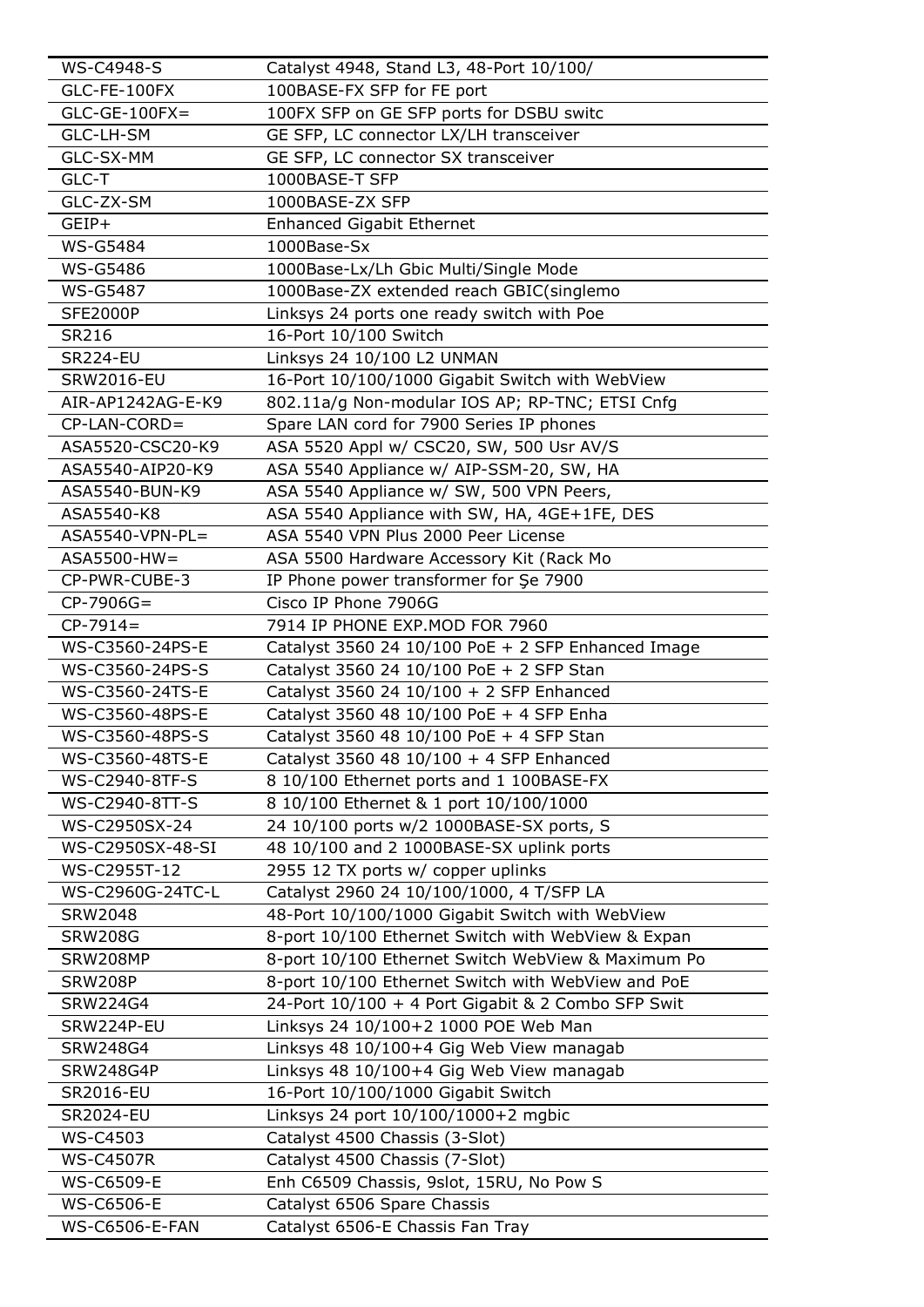| CP-SINGLFOOTSTAND=     | FOOTSTAND KIT FOR SINGLE 7914                      |
|------------------------|----------------------------------------------------|
| CP-7936                | IP Conf. Station w external mic ports              |
| $CP-7936-MIC-KIT =$    | Microphone Kit, for 7936                           |
| CP-7940G               | Cisco IP Phone 7940, Business Set (with            |
| PWR-C45-1000AC         | Catalyst 4500 1000W AC Power Supply (Dat           |
| PWR-C45-1000AC/2       | Catalyst 4500 1000W AC Power Supply Redu           |
| PWR-C45-1300ACV        | Catalyst 4500 1300W AC Power Supply wiS            |
| PWR-C45-1300ACV/2      | Catalyst 4500 1300W AC Power Supply wiS            |
| PWR-C45-1400AC         | Catalyst 4500 1400W AC Power Supply (Dat           |
| PWR-C45-1400AC/2       | Catalyst 4500 1400W AC Power Supply (Dat           |
| PWR-C45-1400AC=        | Catalyst 4500 1400W AC Power Supply (Dat           |
| PWR-C45-2800ACV/2      | Catalyst 4500 2800W AC Power Supply wiŞ            |
| PWR-C45-2800ACV=       | Catalyst 4500 2800W AC Power Supply wiS            |
| PWR-C49-300AC          | Catalyst 4948 300-Watt AC Power Supply             |
| STK-RACKMOUNT-         | Rack Mount Kit for 1RU Catalyst 1900,290           |
| $1RU =$                |                                                    |
| <b>WS-SUP720-3B</b>    | Catalyst 6500/Cisco 7600 Supervisor 720            |
| <b>WS-X3500-XL</b>     | GigaStack Stacking GBIC and 50cm cable             |
| MGBLH1                 | Gigabit Ethernet LH Mini-GBIC SFP Transceiver      |
| MGBSX1                 | Gigabit Ethernet SX Mini-GBIC SFP Transceiver      |
| SD216                  | 16-Port 10/100 Switch                              |
| PIX-501-50-BUN-K9      | PIX 501-50 3DES BUNDLE (CHASSIS, SW)               |
| PIX-501-BUN-K9         | PIX 501 3DES BUNDLE (CHASSIS, SW, 10USERS)         |
| <b>PIX-506E</b>        | PIX 506E (Chassis, software, two 10BaseT           |
| PIX-506E-BUN-K9        | PIX 506E 3DES/AES Bundle (Chassis, SW, 2           |
| PIX-515E-UR-BUN        | Chassis, unrestricted SW, 2FE                      |
| PA100                  | Power Supply for Linksys VoIP Products             |
| SPA921                 | 1-Line IP Telephone with 1-Port Ethernet & Display |
| <b>SPA922</b>          | 1-Line IP Telephone with 2-Port Switch, PoE & Disp |
| SPA941                 | IP Phone                                           |
| <b>VG224</b>           | 24 Port Voice over IP analog phone gatew           |
| <b>VG224-MP</b>        | Cisco VG224 for Multi-pack                         |
| VG248                  | Cisco 48 Port gateway equipment                    |
| SW-CCME-UL-7941        | Cisco CallManager Express Lc For Single 7941       |
| SW-CCME-UL-7961        | Cisco CallManager Express Lc For Single 7961G      |
| <b>SW-CCME-UL-7970</b> | Cisco CallManager Express License For Si           |
| SW-CCM-UL-7906         | IP telephony Spare Licence                         |
| $SW-CCM-UL-7921G=$     | CallManager 4.x Lc for single Cisco 7921G          |
| <b>SW-CCM-UL-7936</b>  | User Lc for 7936                                   |
| SW-CCM-UL-7940         | CallManager Unit Ic for single 7940                |
| SW-CCM-UL-7941         | CallManager Unit Ic for single 7941                |
| SW-CCM-UL-7960         | CallManager Unit Ic for single 7960                |
| SW-CCM-UL-7961         | Lce, Cisco IP Phone 7961                           |
| SW-CCM-UL-7970         | Call Manager Lc for single 7970 pho                |
| <b>SW-CCM-UL-7971G</b> | Station User License, Cisco IP Phone 797           |
| <b>SW-CCM-UL-7985</b>  | Station User License, Cisco IP Phone 798           |
| SW-CCM-UL-IPCOMM-E     | Single CallManager Unit License for IP C           |
| SW-IPCOMM-E1           | Cisco IP Communicator - Communications C           |
| SW-IPCOMM-E1-CH1       | Cisco IP Communicator wiŞ One Station U            |
| IAD2431-1T1E1          | IAD2431 w/1 T1/E1 Port and 1 T1/E1                 |
| IAD2431-8FXS           | IAD2431 w/ 8FXS ports                              |
| ASA5510-SEC-PL         | ASA 5510 Appliance w/AIP-SSM, SW                   |
| ASA5520-AIP10-K9       | ASA 5520 Appl w/ AIP-SSM-10, SW,300 VPN            |